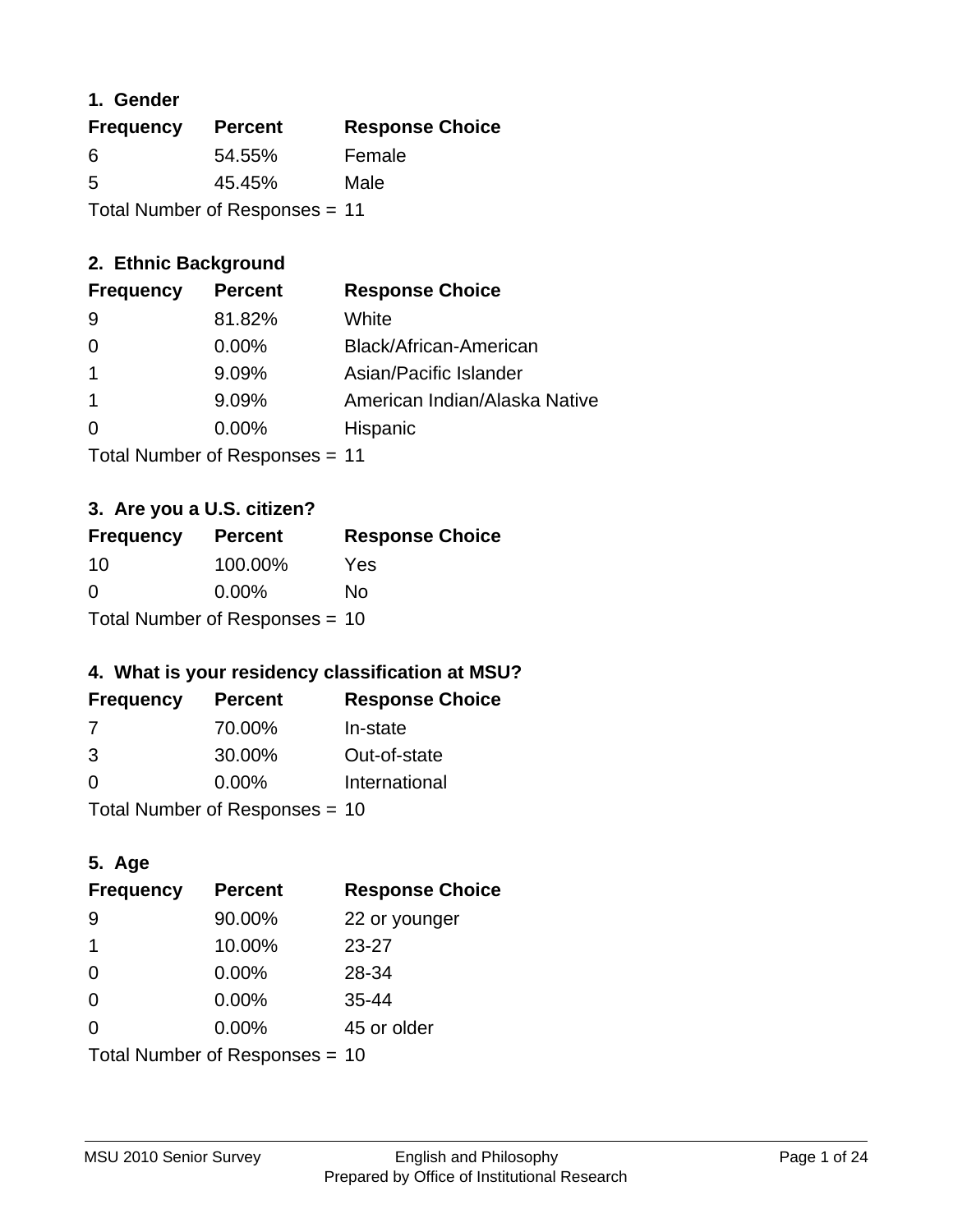**6. Has either of your parents received a bachelor's degree?**

| <b>Frequency</b> | <b>Percent</b>                   | <b>Response Choice</b> |
|------------------|----------------------------------|------------------------|
| 4                | 40.00%                           | Yes                    |
| 6                | 60.00%                           | Nο                     |
|                  | Total Number of Responses $= 10$ |                        |

## **7. Has either of your parents received a degree from Murray State?**

| <b>Frequency</b> | <b>Percent</b> | <b>Response Choice</b> |
|------------------|----------------|------------------------|
| -2               | 20.00%         | Yes                    |
| -8               | 80.00%         | No.                    |

Total Number of Responses = 10

## **8. What was your original entry status to MSU?**

| <b>Frequency</b>                  | <b>Percent</b> | <b>Response Choice</b>                           |
|-----------------------------------|----------------|--------------------------------------------------|
| -9                                | 90.00%         | Freshman                                         |
| $\Omega$                          | $0.00\%$       | Transfer from community college/technical school |
| $\overline{1}$                    | 10.00%         | Transfer from 4-yr institution                   |
| $Total Number of DoEROR 202 - 40$ |                |                                                  |

Total Number of Responses = 10

### **9. If transfer student, how many credits were transferred?**

| <b>Frequency</b>              | <b>Percent</b> | <b>Response Choice</b> |
|-------------------------------|----------------|------------------------|
| 1                             | 100.00%        | 12 or fewer            |
| 0                             | $0.00\%$       | $13 - 30$              |
| 0                             | 0.00%          | $31 - 60$              |
| $\Omega$                      | 0.00%          | Over <sub>60</sub>     |
| Total Number of Poenances - 1 |                |                        |

I otal Number of Responses = 1

# **10. If transfer student, approximately what percent of your University Studies (general education) classes did you take at Murray State?**

| <b>Frequency</b>                | <b>Percent</b> | <b>Response Choice</b> |
|---------------------------------|----------------|------------------------|
| $\Omega$                        | $0.00\%$       | Under 25%              |
| $\Omega$                        | 0.00%          | 25-49%                 |
| $\Omega$                        | 0.00%          | 50-74%                 |
| 1                               | 100.00%        | 75-100%                |
| Total Number of Responses $= 1$ |                |                        |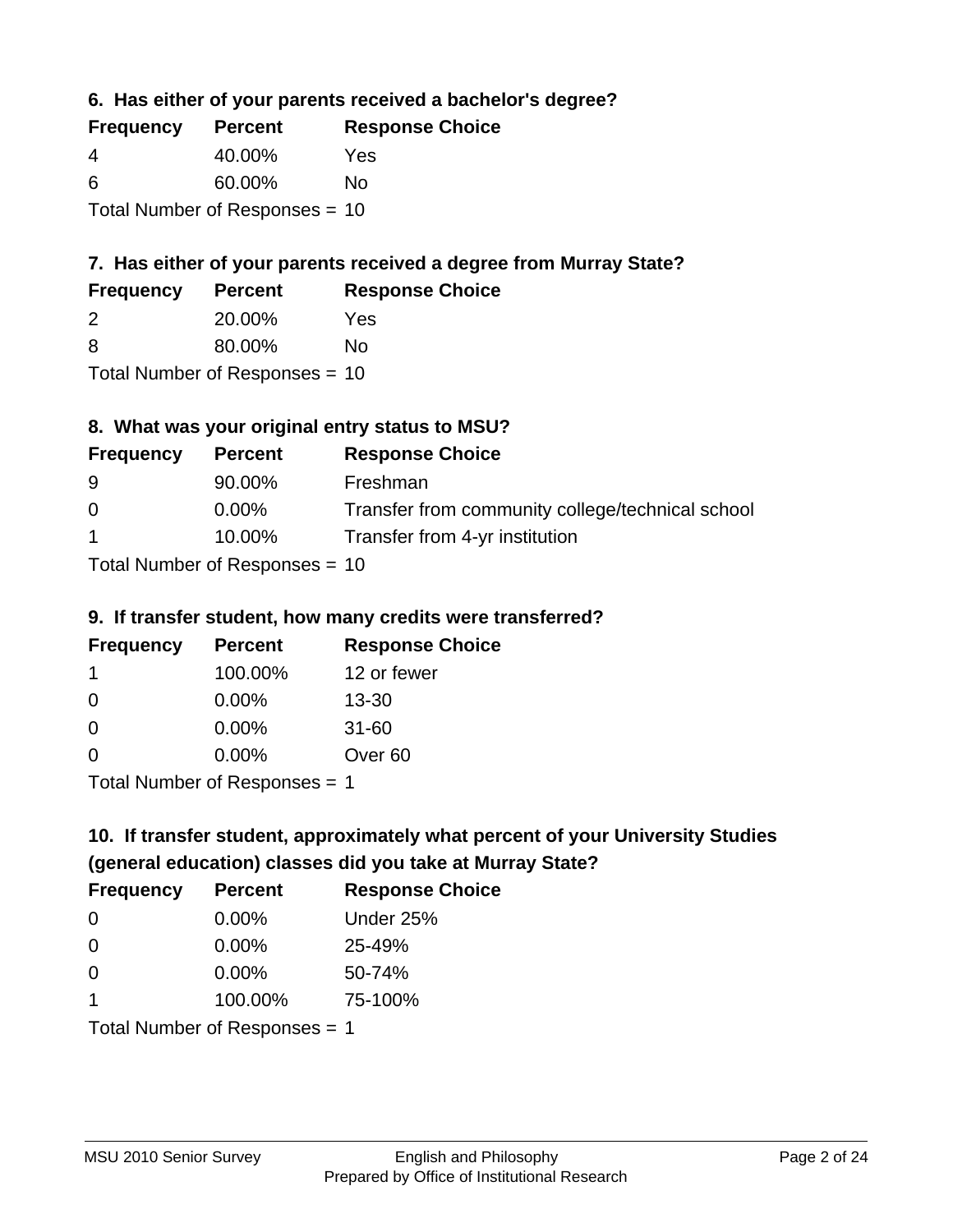### **11. What has been your attendance status at MSU?**

| <b>Frequency</b>               | <b>Percent</b> | <b>Response Choice</b>     |
|--------------------------------|----------------|----------------------------|
| 10                             | 100.00%        | <b>Primarily full-time</b> |
| 0                              | $0.00\%$       | <b>Primarily part-time</b> |
| Total Number of Responses = 10 |                |                            |

## **12. In which Residential College are you a member?**

| <b>Frequency</b> | <b>Percent</b> | <b>Response Choice</b>            |
|------------------|----------------|-----------------------------------|
| 0                | 0.00%          | Do not know                       |
|                  | 10.00%         | <b>Clark College</b>              |
| 0                | 0.00%          | <b>Elizabeth College</b>          |
| 0                | $0.00\%$       | <b>Franklin-Springer Colleges</b> |
| 2                | 20.00%         | <b>Hart College</b>               |
| 2                | 20.00%         | <b>Hester College</b>             |
| 2                | 20.00%         | <b>Regents College</b>            |
|                  | 10.00%         | <b>Richmond College</b>           |
| 2                | 20.00%         | <b>White College</b>              |
|                  |                |                                   |

Total Number of Responses = 10

## **13. Have you ever received any type of Financial Aid while at MSU? (Scholarships, grants, work-study, etc.)**

| <b>Frequency</b>                 | <b>Percent</b> | <b>Response Choice</b> |  |
|----------------------------------|----------------|------------------------|--|
| 8                                | 80.00%         | Yes                    |  |
| $\mathcal{P}$                    | 20.00%         | Nο                     |  |
| Total Number of Responses = $10$ |                |                        |  |

**14. What degree are you seeking at this time?**

| <b>Frequency</b> | <b>Percent</b>                 | <b>Response Choice</b> |
|------------------|--------------------------------|------------------------|
| 0                | $0.00\%$                       | Associate              |
| 10               | 100.00%                        | <b>Baccalaureate</b>   |
|                  | Total Number of Responses = 10 |                        |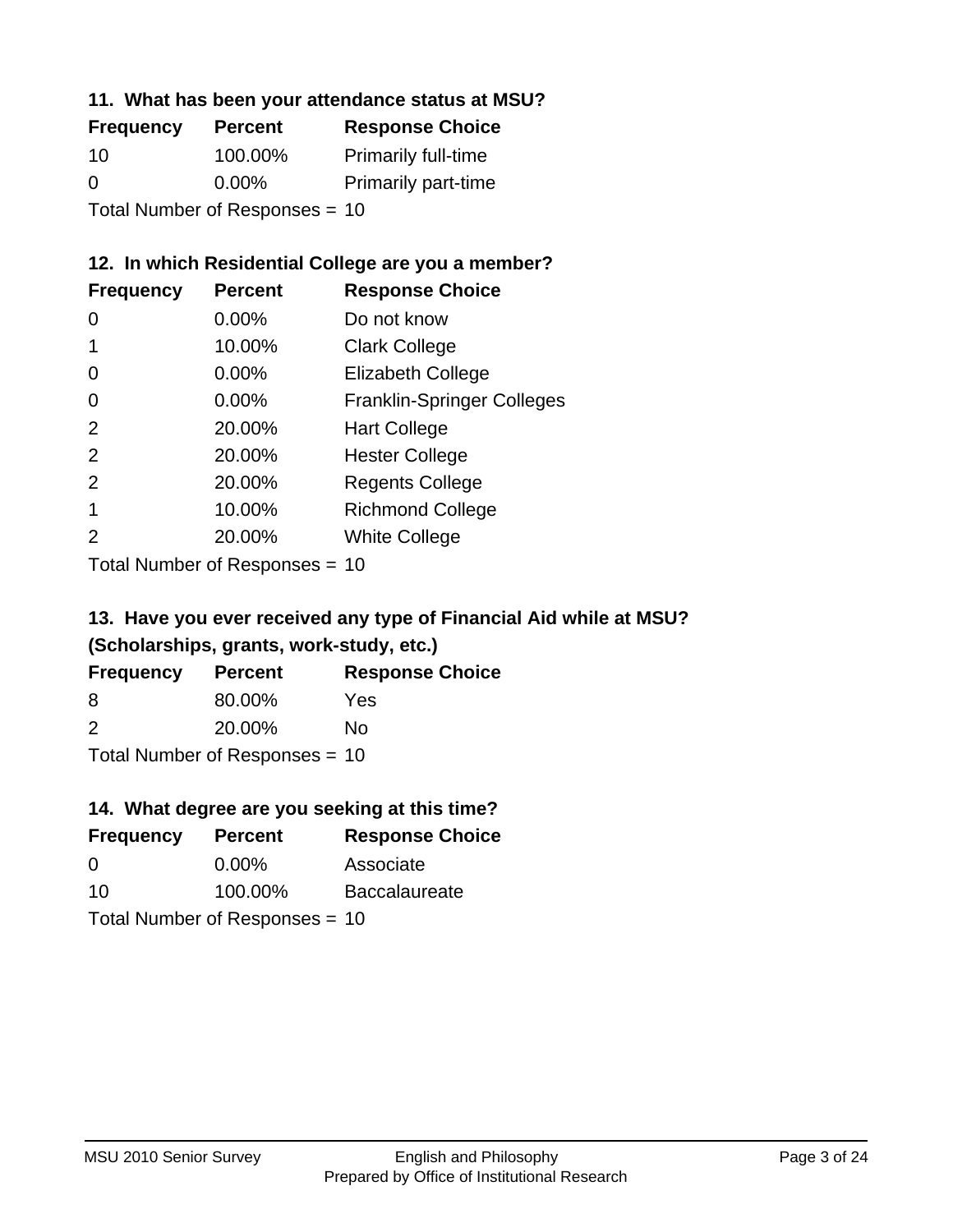**15. How many years will it take you to complete your degree from the point of your initial enrollment in college (including any time at a previous institution)?**

| <b>Frequency</b> | <b>Percent</b> | <b>Response Choice</b> |
|------------------|----------------|------------------------|
| $\overline{0}$   | 0.00%          | Two                    |
| $\overline{0}$   | 0.00%          | <b>Three</b>           |
| 8                | 80.00%         | Four                   |
| $\mathbf 1$      | 10.00%         | Five                   |
| 0                | 0.00%          | <b>Six</b>             |
|                  | 10.00%         | More than six          |
|                  |                |                        |

Total Number of Responses = 10

#### **16. In what range does your grade point average fall?**

| <b>Frequency</b> | <b>Percent</b> | <b>Response Choice</b> |
|------------------|----------------|------------------------|
|                  | 10.00%         | $2.00 - 2.50$          |
|                  | 10.00%         | $2.51 - 3.00$          |
| -5               | 50.00%         | $3.01 - 3.50$          |
| 3                | 30.00%         | $3.51 - 4.00$          |
|                  |                |                        |

Total Number of Responses = 10

## **They are used to sort the data, and do not appear in this table Questions 17 and 18 relate to department and program information.**

### **19. For what purpose did you enroll at MSU?**

| <b>Frequency</b> | <b>Percent</b>                  | <b>Response Choice</b>                    |
|------------------|---------------------------------|-------------------------------------------|
| 0                | $0.00\%$                        | To receive an associate degree            |
| 10               | 100.00%                         | To receive a baccalaureate degree         |
| $\overline{0}$   | 0.00%                           | To take a few job related courses         |
| $\Omega$         | $0.00\%$                        | To transfer to another college/university |
|                  | Total Number of Responses $-10$ |                                           |

Total Indifficer of Responses =  $10$ 

# **20. What is the highest degree you eventually hope to receive?**

| <b>Frequency</b> | <b>Percent</b>            | <b>Response Choice</b> |
|------------------|---------------------------|------------------------|
| 0                | $0.00\%$                  | Associate              |
| $\mathbf 1$      | 10.00%                    | <b>Baccalaureate</b>   |
| $\overline{4}$   | 40.00%                    | Graduate               |
| 5                | 50.00%                    | Professional           |
|                  | Total Number of Desponses |                        |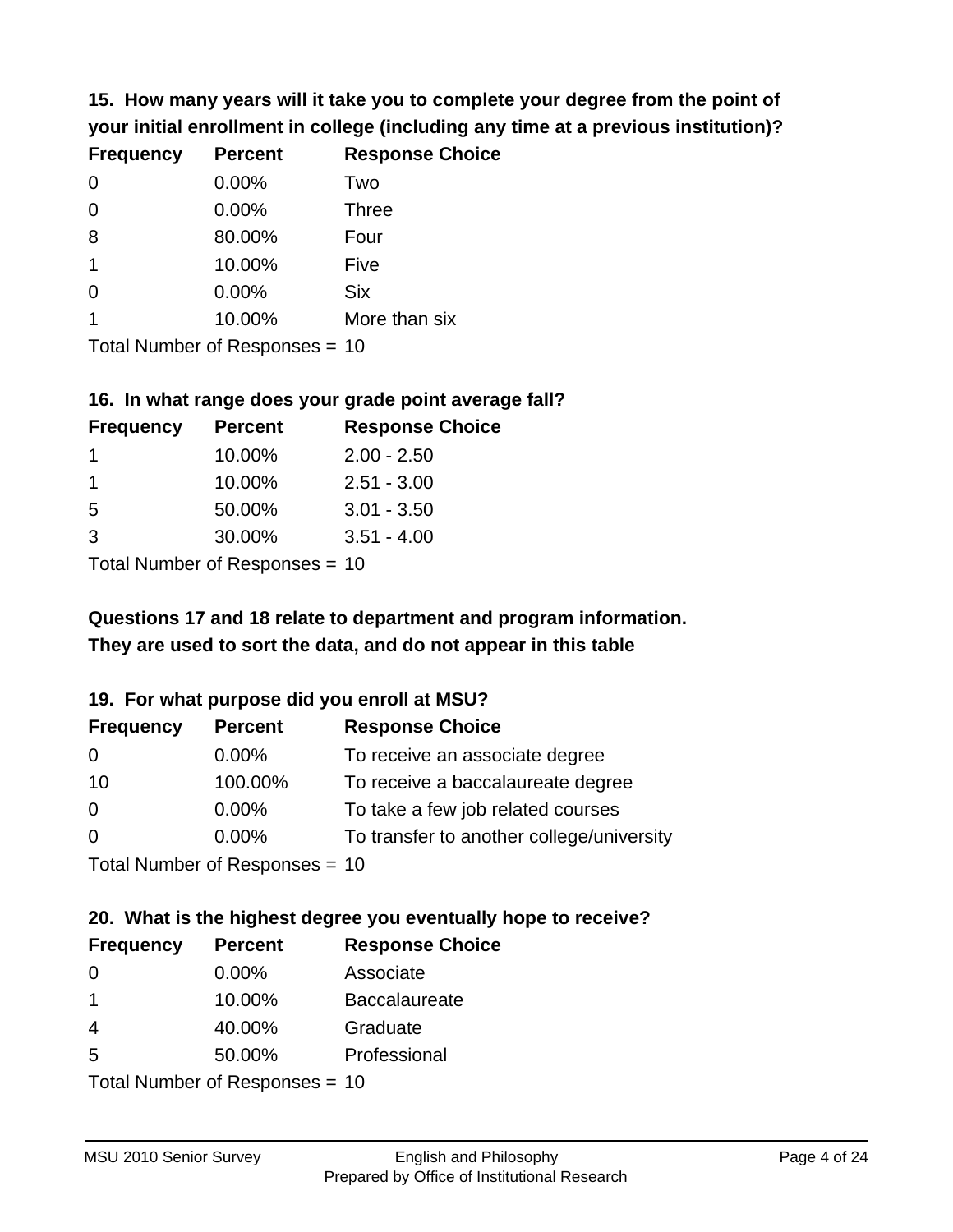### **21. Which best describes your situation?**

| <b>Frequency</b> | <b>Percent</b> | <b>Response Choice</b>               |
|------------------|----------------|--------------------------------------|
| 3                | 30.00%         | Did not change major/area            |
|                  | 10.00%         | Did not initially declare major/area |
| 6                | 60.00%         | Changed major/area                   |
|                  |                |                                      |

Total Number of Responses = 10

## **22. While school was in session during the past year, how many hours per week, on average, did you work for pay?**

| <b>Frequency</b> | <b>Percent</b> | <b>Response Choice</b> |
|------------------|----------------|------------------------|
| -1               | 10.00%         | Did not work           |
| 1                | 10.00%         | Worked 1-10 hrs        |
| 7                | 70.00%         | Worked 11-20 hrs       |
| $\Omega$         | 0.00%          | Worked 21-30 hrs       |
| $\Omega$         | 0.00%          | Worked 31-40 hrs       |
| $\mathbf 1$      | 10.00%         | Worked over 40 hrs     |
|                  |                |                        |

Total Number of Responses = 10

### **23. For the most part, were classes offered at times convenient to you?**

| <b>Frequency</b> | <b>Percent</b>                   | <b>Response Choice</b> |
|------------------|----------------------------------|------------------------|
| 9                | 90.00%                           | Yes                    |
| -1               | 10.00%                           | Nο                     |
|                  | Total Number of Responses = $10$ |                        |

### **24. If no, what time would you have preferred?**

| <b>Frequency</b>              | <b>Percent</b> | <b>Response Choice</b> |
|-------------------------------|----------------|------------------------|
| $\Omega$                      | $0.00\%$       | Late afternoon         |
| $\Omega$                      | $0.00\%$       | Evening                |
| $\Omega$                      | $0.00\%$       | Weekend                |
| $\overline{\mathbf{1}}$       | 100.00%        | During the day         |
| Total Number of Responses = 1 |                |                        |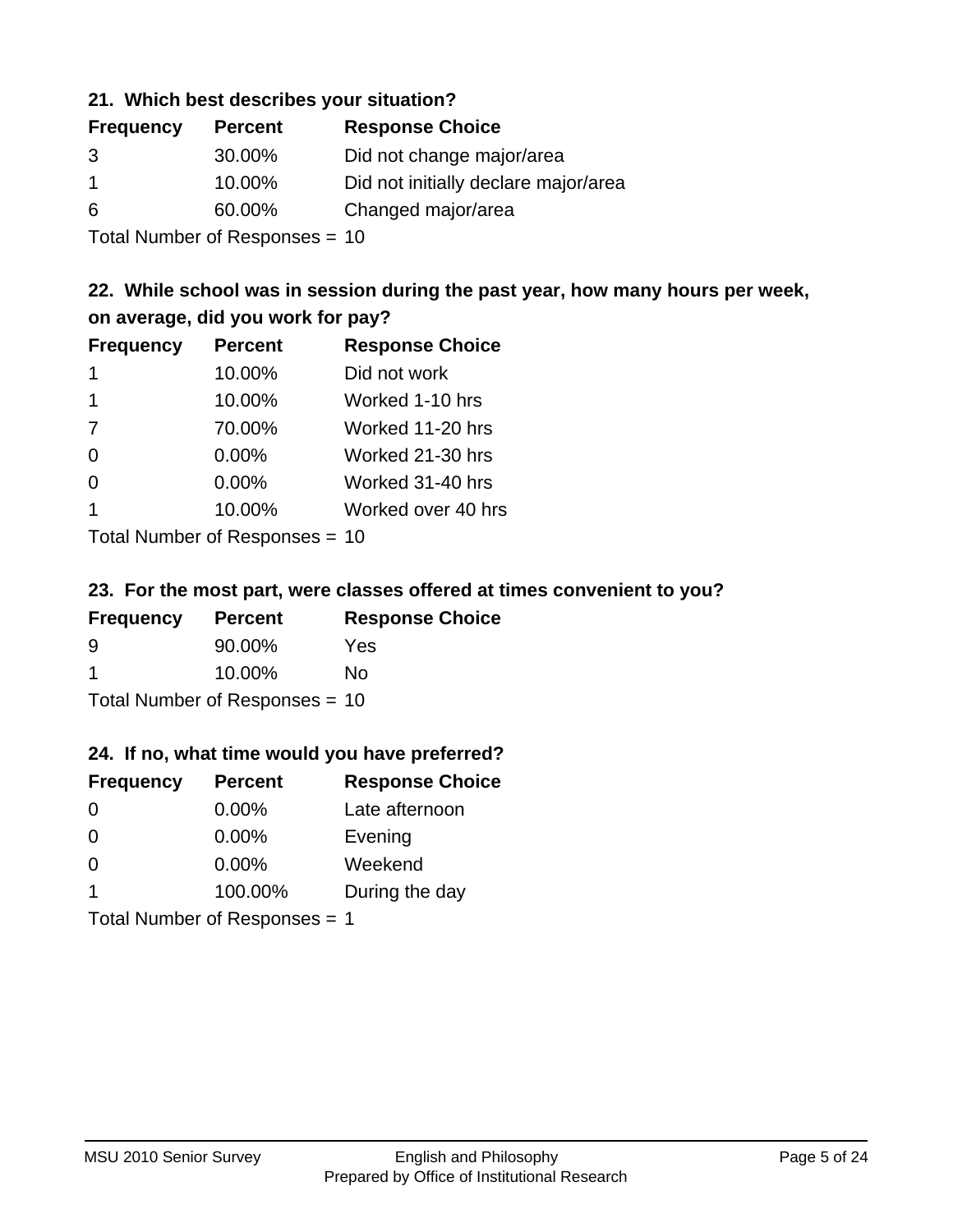# **25. Which best describes the location where you completed the majority of your**

| coursework? |  |
|-------------|--|
|-------------|--|

| <b>Frequency</b> | <b>Percent</b>                 | <b>Response Choice</b> |
|------------------|--------------------------------|------------------------|
| 10               | 100.00%                        | Murray                 |
| 0                | 0.00%                          | Paducah                |
| 0                | 0.00%                          | Ft. Campbell           |
| 0                | 0.00%                          | Madisonville           |
| 0                | 0.00%                          | Hopkinsville           |
| 0                | 0.00%                          | Henderson              |
| 0                | 0.00%                          | On the Internet        |
| 0                | 0.00%                          | Other                  |
|                  | Total Number of Responses = 10 |                        |

## **26. Did you take any online courses while at Murray State?**

| <b>Frequency</b> | <b>Percent</b>                 | <b>Response</b> |
|------------------|--------------------------------|-----------------|
| 3                | 30.00%                         | Yes             |
| -7               | 70.00%                         | No              |
|                  | Total Number of Responses = 10 |                 |

# **27. Did it take you an extra semester or more to complete degree requirements at Murray State?**

**Choice** 

| <b>Frequency</b> | <b>Percent</b>                   | <b>Response Choice</b> |
|------------------|----------------------------------|------------------------|
| 3                | 30.00%                           | Yes                    |
| 7                | 70.00%                           | No                     |
|                  | Total Number of Responses $= 10$ |                        |

**28. If yes, why did it take you an extra semester or more?**

| <b>Frequency</b> | <b>Percent</b>                  | <b>Response Choice</b>                                       |
|------------------|---------------------------------|--------------------------------------------------------------|
| 2                | 66.67%                          | Work obligation limited my enrollment.                       |
| $\mathbf{1}$     | 33.33%                          | Family obligations limited my enrollment.                    |
| $\mathbf 0$      | 0.00%                           | Tuition and other costs of attendance limited my enrollment. |
| $\mathbf 0$      | 0.00%                           | A decision to change majors added to my requirements.        |
| $\mathbf 0$      | 0.00%                           | A required course or courses were not offered.               |
| $\mathbf 0$      | 0.00%                           | Credits were lost transferring to Murray State.              |
| $\overline{0}$   | $0.00\%$                        | Other                                                        |
|                  | Total Number of Responses $=$ 3 |                                                              |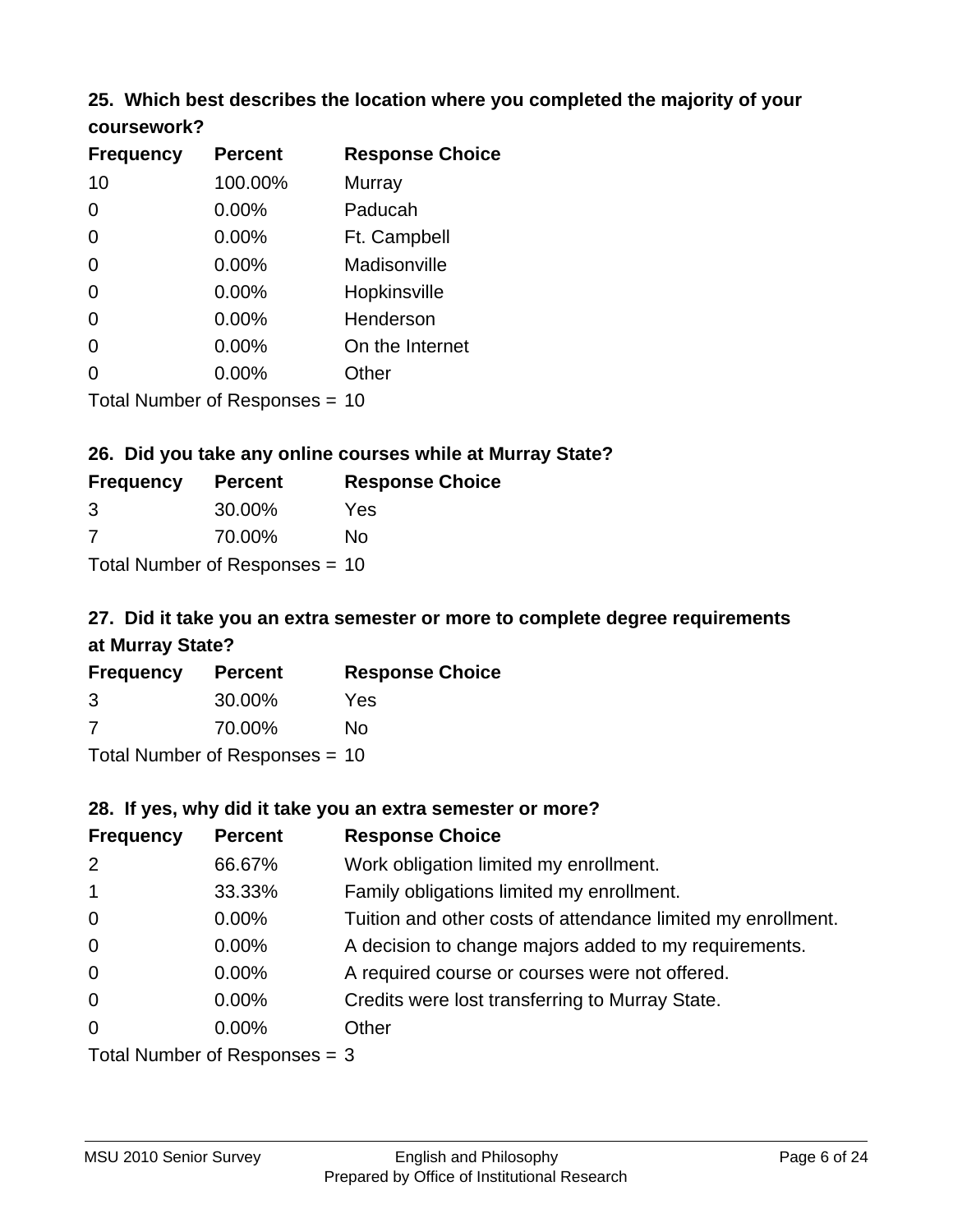## **29. Did you have trouble getting any course(s) you needed while at Murray State?**

| <b>Frequency</b> | <b>Percent</b>                 | <b>Response Choice</b> |
|------------------|--------------------------------|------------------------|
| -4               | 40.00%                         | Yes                    |
| -6               | 60.00%                         | Nο                     |
|                  | Total Number of Responses = 10 |                        |

## **30. If yes, why did you have trouble getting the course?**

| <b>Frequency</b> | <b>Percent</b>                                                                                                     | <b>Response Choice</b>                                |
|------------------|--------------------------------------------------------------------------------------------------------------------|-------------------------------------------------------|
| 3                | 75.00%                                                                                                             | Not offered the semester I needed it.                 |
| $\overline{1}$   | 25.00%                                                                                                             | Not offered at hours convenient to my work schedule.  |
| $\overline{0}$   | $0.00\%$                                                                                                           | Not offered at hours suitable for my school schedule. |
| $\overline{0}$   | $0.00\%$                                                                                                           | All course sections were closed.                      |
| $\overline{0}$   | $0.00\%$                                                                                                           | I was unaware of the prerequisites for the course.    |
|                  | $\tau$ . The state of $\sim$ 1 and 1 and 1 and 1 and 1 and 1 and 1 and 1 and 1 and 1 and 1 and 1 and 1 and 1 and 1 |                                                       |

Total Number of Responses = 4

## **31. Which statement best describes your experience with off-campus coop/internship?**

| <b>Frequency</b> | <b>Percent</b> | <b>Response Choice</b>             |
|------------------|----------------|------------------------------------|
| 9                | 90.00%         | Cannot judge, I did not have one.  |
| $\mathbf 1$      | 10.00%         | My experience was very valuable.   |
| $\Omega$         | $0.00\%$       | My experience was valuable.        |
| $\Omega$         | 0.00%          | My experience was of little value. |
| $\Omega$         | 0.00%          | My experience was of no value.     |
|                  |                |                                    |

Total Number of Responses = 10

# **32. Which statement best describes your experience with on-campus faculty-directed research, scholarly, or creative project?**

| <b>Frequency</b> | <b>Percent</b>                 | <b>Response Choice</b>             |
|------------------|--------------------------------|------------------------------------|
| 6                | 60.00%                         | Cannot judge; I did not have one.  |
| 2                | 20.00%                         | My experience was very valuable.   |
| $\overline{1}$   | 10.00%                         | My experience was valuable.        |
| $\overline{1}$   | 10.00%                         | My experience was of little value. |
| $\Omega$         | $0.00\%$                       | My experience was of no value.     |
|                  | $Total Number of Denonce - 10$ |                                    |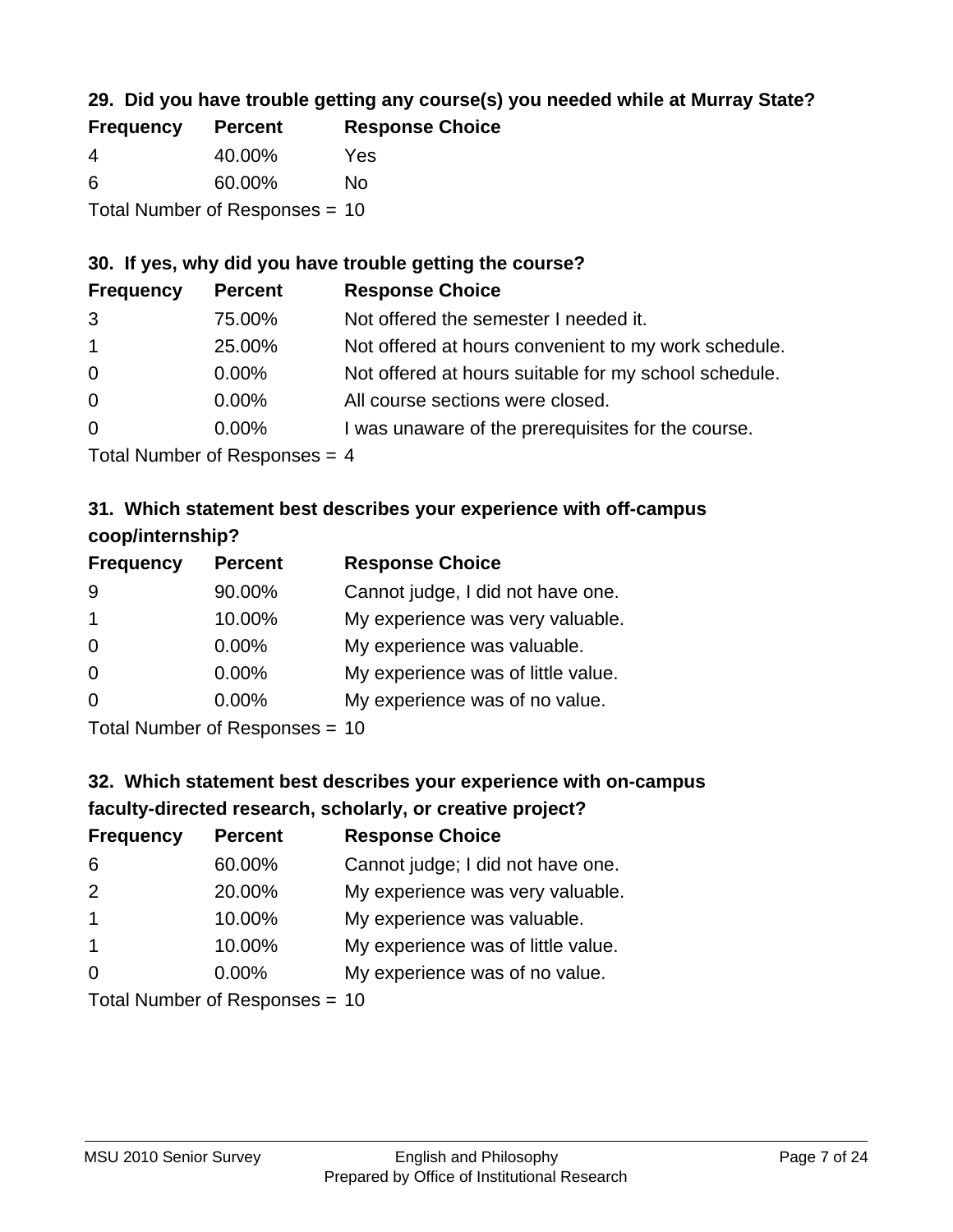#### **33. Which statement best describes your experience with academic advising in your major/area?**

| $\cdots$ your mapproved. |                |                                                       |
|--------------------------|----------------|-------------------------------------------------------|
| <b>Frequency</b>         | <b>Percent</b> | <b>Response Choice</b>                                |
| 0                        | $0.00\%$       | Cannot judge; I did not make use of the opportunity.  |
| 8                        | 80.00%         | I was satisfied with information my adviser provided. |
| 2                        | 20.00%         | Advice was inaccurate, incomplete, or misleading.     |
| 0                        | $0.00\%$       | My adviser was not available.                         |
|                          |                |                                                       |

Total Number of Responses = 10

## **For questions 34-48, indicate the extent to which you were satisfied.**

| 34. Class size relative to type of course |  |  |  |  |  |  |  |  |
|-------------------------------------------|--|--|--|--|--|--|--|--|
|-------------------------------------------|--|--|--|--|--|--|--|--|

| <b>Frequency</b> | <b>Percent</b>                 | <b>Response Choice</b> |
|------------------|--------------------------------|------------------------|
| -5               | 50.00%                         | Very satisfied         |
| .5               | 50.00%                         | Satisfied              |
| $\Omega$         | 0.00%                          | <b>Dissatisfied</b>    |
| $\Omega$         | $0.00\%$                       | Very dissatisfied      |
|                  | Total Number of Reconnege - 10 |                        |

Total Number of Responses = 10

### **35. Out-of-class availability of faculty**

| <b>Frequency</b> | <b>Percent</b>           | <b>Response Choice</b> |
|------------------|--------------------------|------------------------|
| 5                | 50.00%                   | Very satisfied         |
| 5                | 50.00%                   | Satisfied              |
| $\Omega$         | $0.00\%$                 | <b>Dissatisfied</b>    |
| $\Omega$         | $0.00\%$                 | Very dissatisfied      |
|                  | Total Number of DoEROR 0 |                        |

Total Number of Responses = 10

## **36. Effectiveness of your high school preparation for college work**

| <b>Frequency</b>               | <b>Percent</b> | <b>Response Choice</b> |  |  |
|--------------------------------|----------------|------------------------|--|--|
| 6                              | 60.00%         | Very satisfied         |  |  |
| -1                             | 10.00%         | Satisfied              |  |  |
| -1                             | 10.00%         | <b>Dissatisfied</b>    |  |  |
| $\mathcal{P}$                  | 20.00%         | Very dissatisfied      |  |  |
| $Total Number of Denonce - 10$ |                |                        |  |  |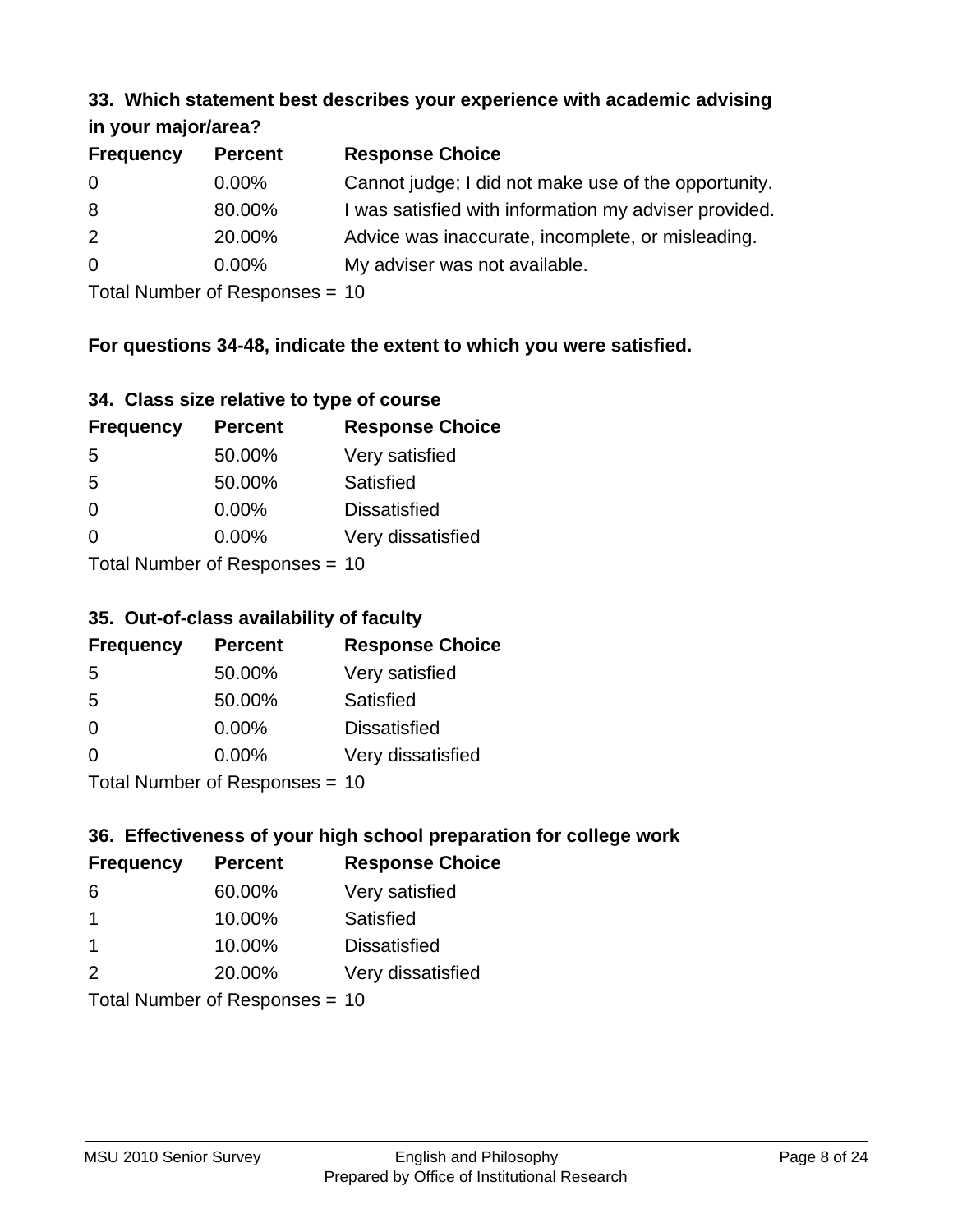## **37. Fairness of faculty in their treatment of individual students**

| <b>Frequency</b> | <b>Percent</b> | <b>Response Choice</b> |
|------------------|----------------|------------------------|
| 3                | 30.00%         | Very satisfied         |
| 7                | 70.00%         | Satisfied              |
| $\Omega$         | $0.00\%$       | <b>Dissatisfied</b>    |
| ∩                | 0.00%          | Very dissatisfied      |
|                  |                |                        |

Total Number of Responses = 10

## **38. Overall quality of instruction at Murray State**

| <b>Frequency</b> | <b>Percent</b>                                    | <b>Response Choice</b> |
|------------------|---------------------------------------------------|------------------------|
| 5                | 50.00%                                            | Very satisfied         |
| 5                | 50.00%                                            | Satisfied              |
| $\Omega$         | 0.00%                                             | <b>Dissatisfied</b>    |
| $\Omega$         | 0.00%                                             | Very dissatisfied      |
|                  | $T$ at all Matters because of $D$ are a second on |                        |

Total Number of Responses = 10

## **39. Quality of instruction in University Studies (General Education) courses**

| <b>Frequency</b> | <b>Percent</b>             | <b>Response Choice</b> |
|------------------|----------------------------|------------------------|
| 3                | 30.00%                     | Very satisfied         |
| 6                | 60.00%                     | Satisfied              |
| $\mathbf 1$      | 10.00%                     | <b>Dissatisfied</b>    |
| $\Omega$         | 0.00%                      | Very dissatisfied      |
|                  | Total Number of Denonone – |                        |

Total Number of Responses = 10

### **40. Quality of instruction in your major**

| <b>Frequency</b> | <b>Percent</b>              | <b>Response Choice</b> |
|------------------|-----------------------------|------------------------|
| 5                | 50.00%                      | Very satisfied         |
| 3                | 30.00%                      | Satisfied              |
| 2                | 20.00%                      | <b>Dissatisfied</b>    |
| $\Omega$         | $0.00\%$                    | Very dissatisfied      |
|                  | Tatal Massakan af Dagmannar |                        |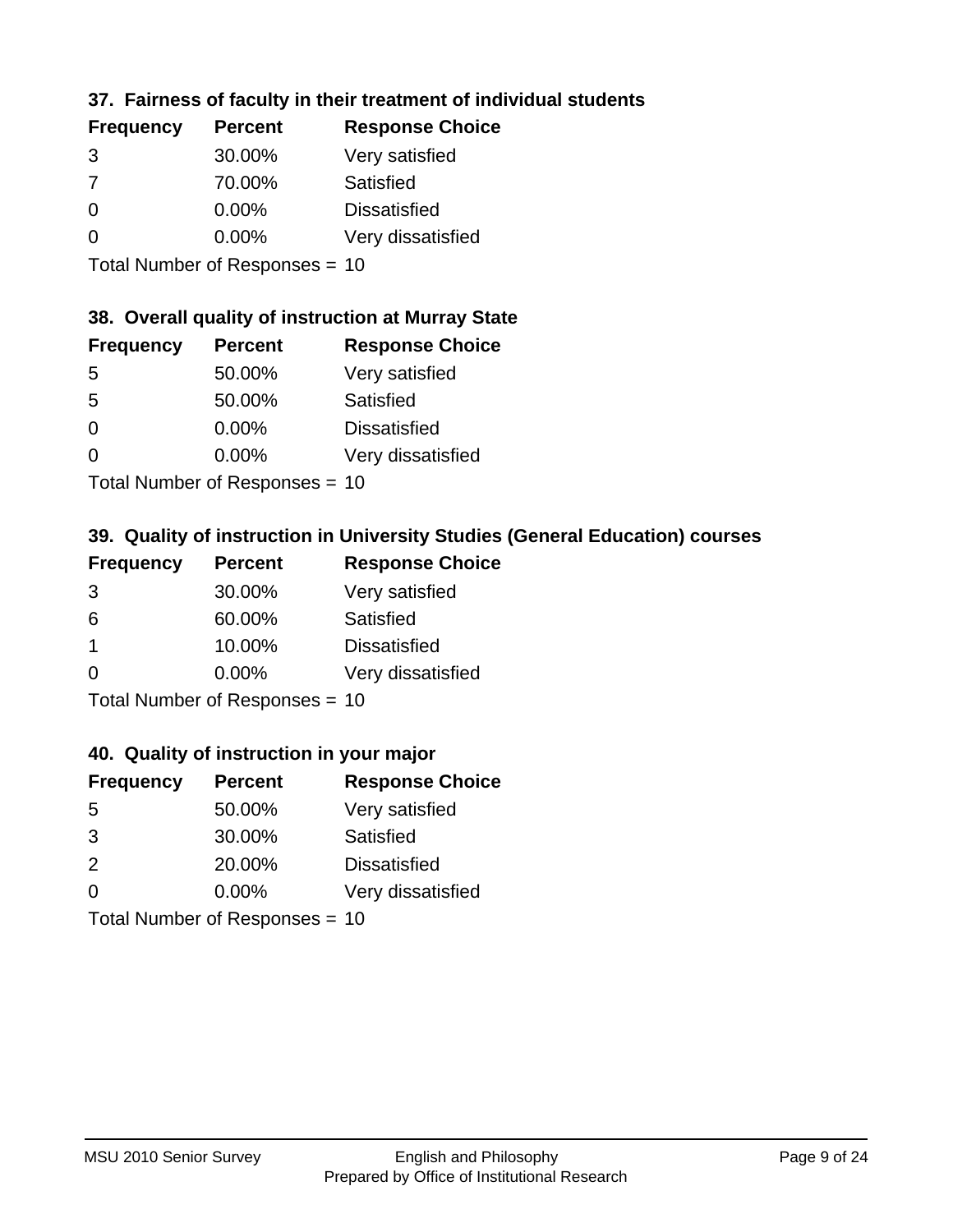## **41. Clarity of program objectives in your major**

| <b>Frequency</b> | <b>Percent</b> | <b>Response Choice</b> |
|------------------|----------------|------------------------|
| 3                | 30.00%         | Very satisfied         |
| .5               | 50.00%         | Satisfied              |
| $\mathcal{P}$    | 20.00%         | <b>Dissatisfied</b>    |
|                  | $0.00\%$       | Very dissatisfied      |
|                  |                |                        |

Total Number of Responses = 10

### **42. Intellectual challenge of the academic program**

| <b>Frequency</b> | <b>Percent</b> | <b>Response Choice</b> |
|------------------|----------------|------------------------|
| 3                | 30.00%         | Very satisfied         |
| 7                | 70.00%         | Satisfied              |
| $\Omega$         | 0.00%          | <b>Dissatisfied</b>    |
| $\Omega$         | 0.00%          | Very dissatisfied      |
|                  |                |                        |

Total Number of Responses = 10

## **43. Encouragement and information from your major department for employment after graduation**

| <b>Frequency</b> | <b>Percent</b> | <b>Response Choice</b> |
|------------------|----------------|------------------------|
| 3                | 30.00%         | Very satisfied         |
| $\mathbf 1$      | 10.00%         | Satisfied              |
| 5                | 50.00%         | <b>Dissatisfied</b>    |
| -1               | 10.00%         | Very dissatisfied      |
|                  |                |                        |

Total Number of Responses = 10

# **44. Availability of opportunities to engage in a faculty-mentored research,**

## **scholarly, or creative project in your area of study/interest**

| <b>Frequency</b> | <b>Percent</b>              | <b>Response Choice</b> |
|------------------|-----------------------------|------------------------|
| 3                | 30.00%                      | Very satisfied         |
| $\mathcal{P}$    | 20.00%                      | Satisfied              |
| 5                | 50.00%                      | <b>Dissatisfied</b>    |
| $\Omega$         | 0.00%                       | Very dissatisfied      |
|                  | Tatal Massakan af Dagmannar |                        |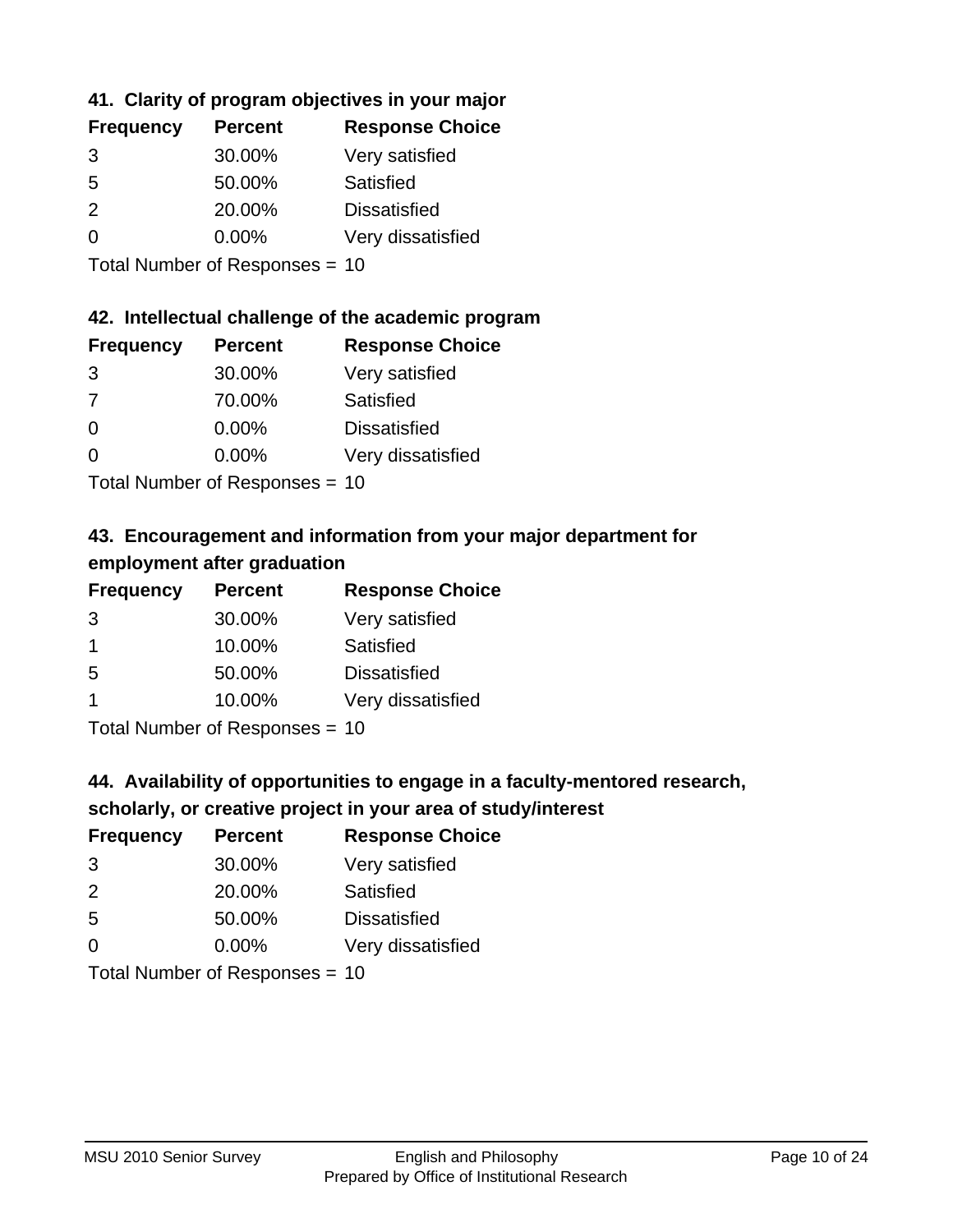### **45. Library hours**

| <b>Frequency</b> | <b>Percent</b> | <b>Response Choice</b> |
|------------------|----------------|------------------------|
| 2                | 20.00%         | Very satisfied         |
| $\overline{4}$   | 40.00%         | Satisfied              |
| 2                | 20.00%         | <b>Dissatisfied</b>    |
| 2                | 20.00%         | Very dissatisfied      |
|                  |                |                        |

Total Number of Responses = 10

### **46. Effectiveness of library personnel in meeting your information needs**

| <b>Frequency</b> | <b>Percent</b> | <b>Response Choice</b> |
|------------------|----------------|------------------------|
| $\mathcal{P}$    | 20.00%         | Very satisfied         |
| .5               | 50.00%         | Satisfied              |
| 3                | 30.00%         | <b>Dissatisfied</b>    |
| $\Omega$         | 0.00%          | Very dissatisfied      |
|                  |                |                        |

Total Number of Responses = 10

### **47. Access to library resources on hand**

| <b>Frequency</b> | <b>Percent</b>             | <b>Response Choice</b> |
|------------------|----------------------------|------------------------|
| 3                | 30.00%                     | Very satisfied         |
| 3                | 30.00%                     | Satisfied              |
| 2                | 20.00%                     | <b>Dissatisfied</b>    |
| 2                | 20.00%                     | Very dissatisfied      |
|                  | Tetal Number of Desperance |                        |

Total Number of Responses = 10

### **48. Electronic access to library resources**

| <b>Frequency</b> | <b>Percent</b>                 | <b>Response Choice</b> |
|------------------|--------------------------------|------------------------|
| $\mathbf 1$      | 10.00%                         | Very satisfied         |
| 6                | 60.00%                         | Satisfied              |
| 3                | 30.00%                         | <b>Dissatisfied</b>    |
| $\Omega$         | $0.00\%$                       | Very dissatisfied      |
|                  | Total Number of Responses = 10 |                        |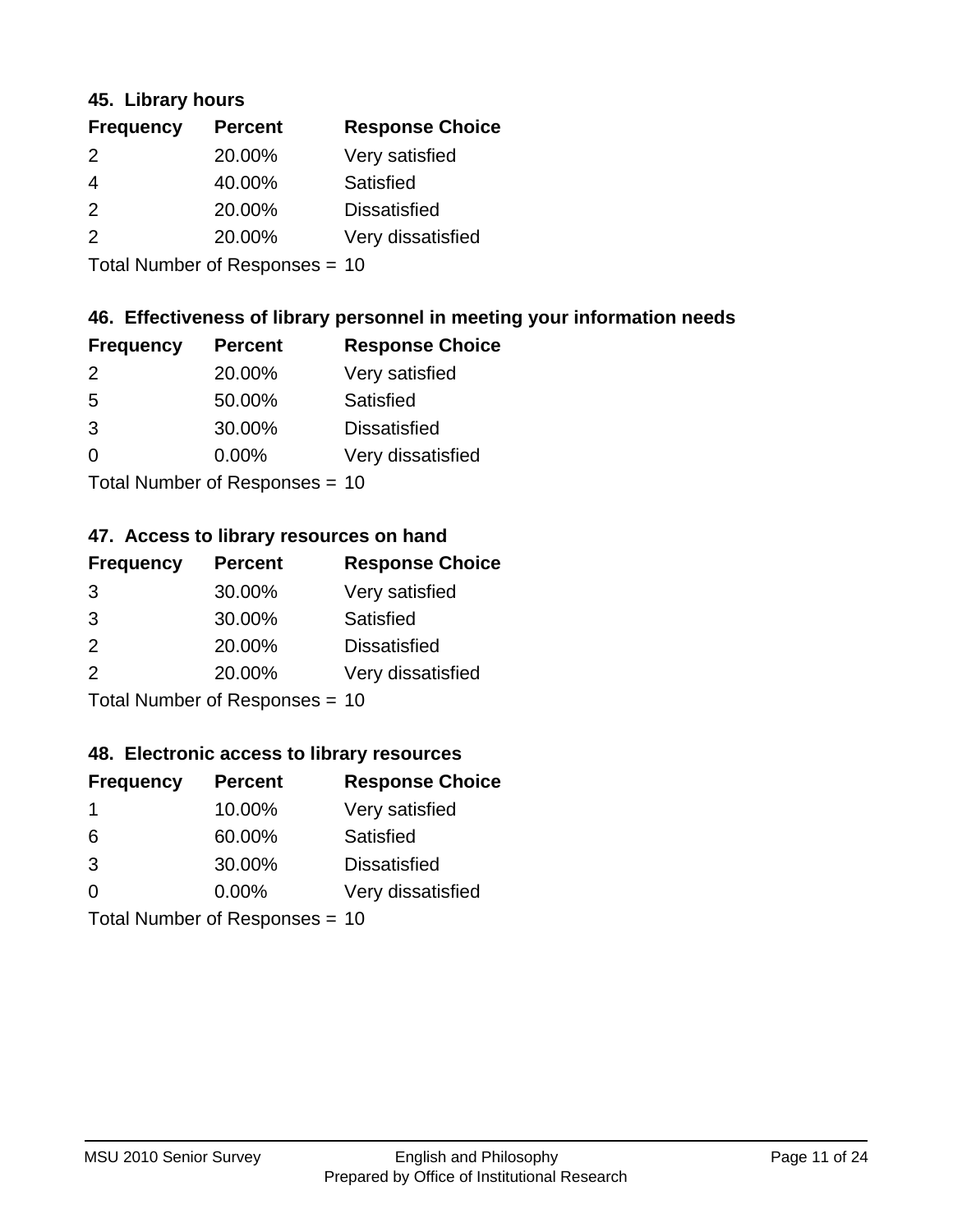**was in helping you achieve these goals. For questions 49-55, please indicate how effective University Studies at MSU** 

## **49. Writing Skills**

| <b>Frequency</b>        | <b>Percent</b>                 | <b>Response Choice</b> |
|-------------------------|--------------------------------|------------------------|
| $\overline{4}$          | 40.00%                         | Very effective         |
| $\overline{4}$          | 40.00%                         | Effective              |
| $\overline{1}$          | 10.00%                         | Ineffective            |
| $\overline{\mathbf{1}}$ | 10.00%                         | Very ineffective       |
|                         | Total Number of Responses = 10 |                        |

### **50. Speaking Skills**

| <b>Frequency</b>               | <b>Percent</b> | <b>Response Choice</b> |
|--------------------------------|----------------|------------------------|
| -1                             | 10.00%         | Very effective         |
| 5                              | 50.00%         | Effective              |
| 3                              | 30.00%         | Ineffective            |
| $\overline{1}$                 | 10.00%         | Very ineffective       |
| Total Number of Poenances - 10 |                |                        |

Total Number of Responses = 10

### **51. Critical Thinking Skills**

| <b>Frequency</b> | <b>Percent</b>            | <b>Response Choice</b> |
|------------------|---------------------------|------------------------|
| 3                | 30.00%                    | Very effective         |
| 5                | 50.00%                    | Effective              |
| $\mathbf 1$      | 10.00%                    | Ineffective            |
| -1               | 10.00%                    | Very ineffective       |
|                  | Total Number of DoEROR 0. |                        |

Total Number of Responses = 10

## **52. Computer Technology**

| <b>Frequency</b>               | <b>Percent</b> | <b>Response Choice</b> |
|--------------------------------|----------------|------------------------|
| $\mathcal{P}$                  | 20.00%         | Very effective         |
| 3                              | 30.00%         | Effective              |
| 3                              | 30.00%         | Ineffective            |
| $\mathcal{P}$                  | 20.00%         | Very ineffective       |
| Total Number of Responses = 10 |                |                        |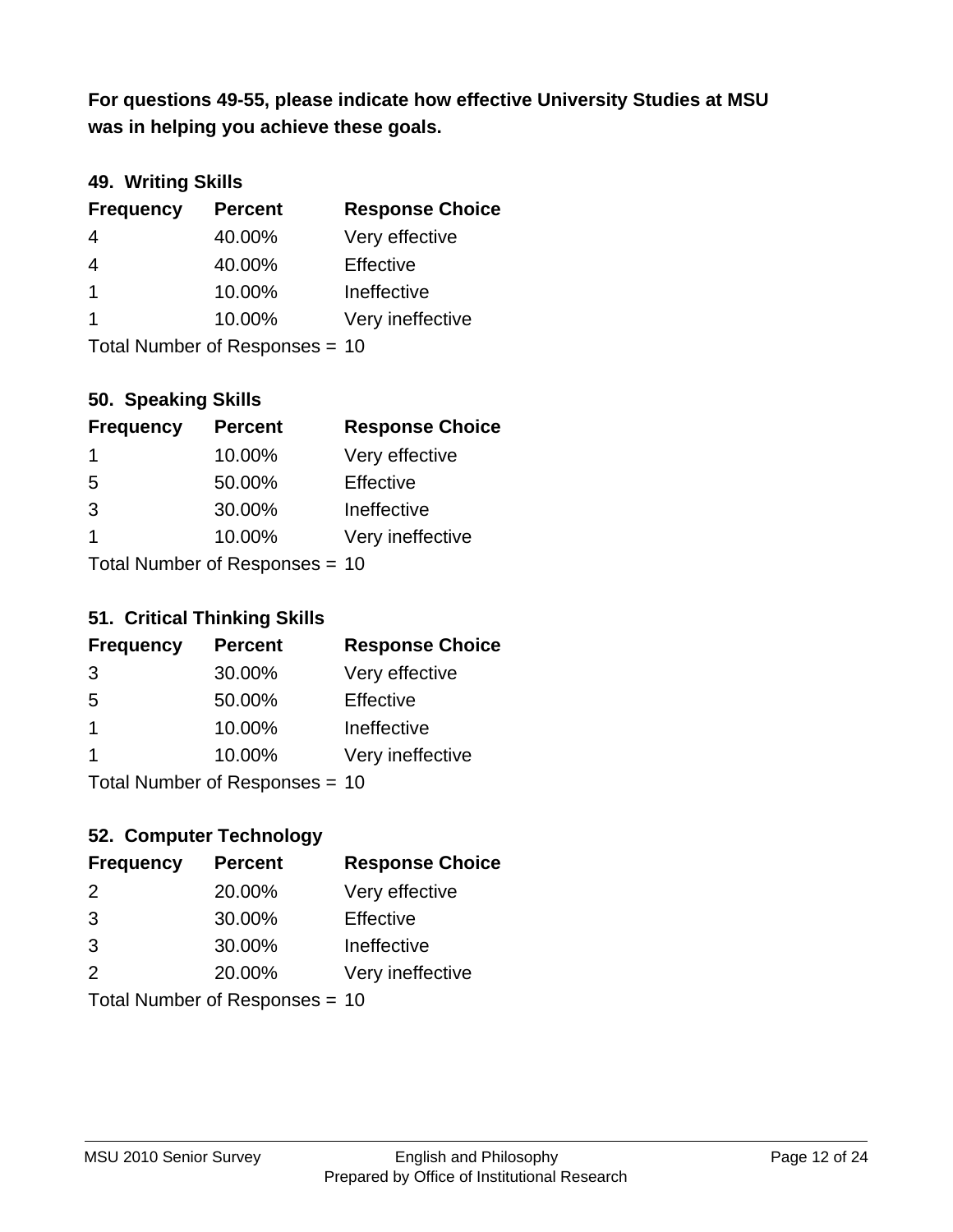## **53. General Knowledge in the liberal arts and sciences**

| <b>Frequency</b> | <b>Percent</b> | <b>Response Choice</b> |
|------------------|----------------|------------------------|
| 3                | 30.00%         | Very effective         |
| 6                | 60.00%         | Effective              |
|                  | 10.00%         | Ineffective            |
| $\Omega$         | $0.00\%$       | Very ineffective       |
|                  |                |                        |

Total Number of Responses = 10

#### **54. International Perspectives**

| <b>Frequency</b>                                        | <b>Percent</b> | <b>Response Choice</b> |
|---------------------------------------------------------|----------------|------------------------|
| 4                                                       | 40.00%         | Very effective         |
| 4                                                       | 40.00%         | Effective              |
| $\overline{1}$                                          | 10.00%         | Ineffective            |
| -1                                                      | 10.00%         | Very ineffective       |
| $T$ at all Message and $R$ $\sim$ and $\sim$ and $\sim$ |                |                        |

Total Number of Responses = 10

### **55. Stimulation of interest in areas outside your chosen field of study**

| <b>Frequency</b> | <b>Percent</b>            | <b>Response Choice</b> |
|------------------|---------------------------|------------------------|
| 3                | 30.00%                    | Very effective         |
| 4                | 40.00%                    | Effective              |
| $\mathcal{P}$    | 20.00%                    | Ineffective            |
| -1               | 10.00%                    | Very ineffective       |
|                  | Total Number of Desponses |                        |

Total Number of Responses = 10

## **For questions 56-83, please indicate how satisfactorily the following met your needs**

#### **56. African-American Student Services**

| <b>Frequency</b> | <b>Percent</b>                 | <b>Response Choice</b> |
|------------------|--------------------------------|------------------------|
| 10               | 100.00%                        | Did not use            |
| $\Omega$         | 0.00%                          | Very satisfied         |
| $\Omega$         | 0.00%                          | Satisfied              |
| $\Omega$         | $0.00\%$                       | <b>Dissatisfied</b>    |
| $\Omega$         | 0.00%                          | Very dissatisfied      |
|                  | Total Number of Responses = 10 |                        |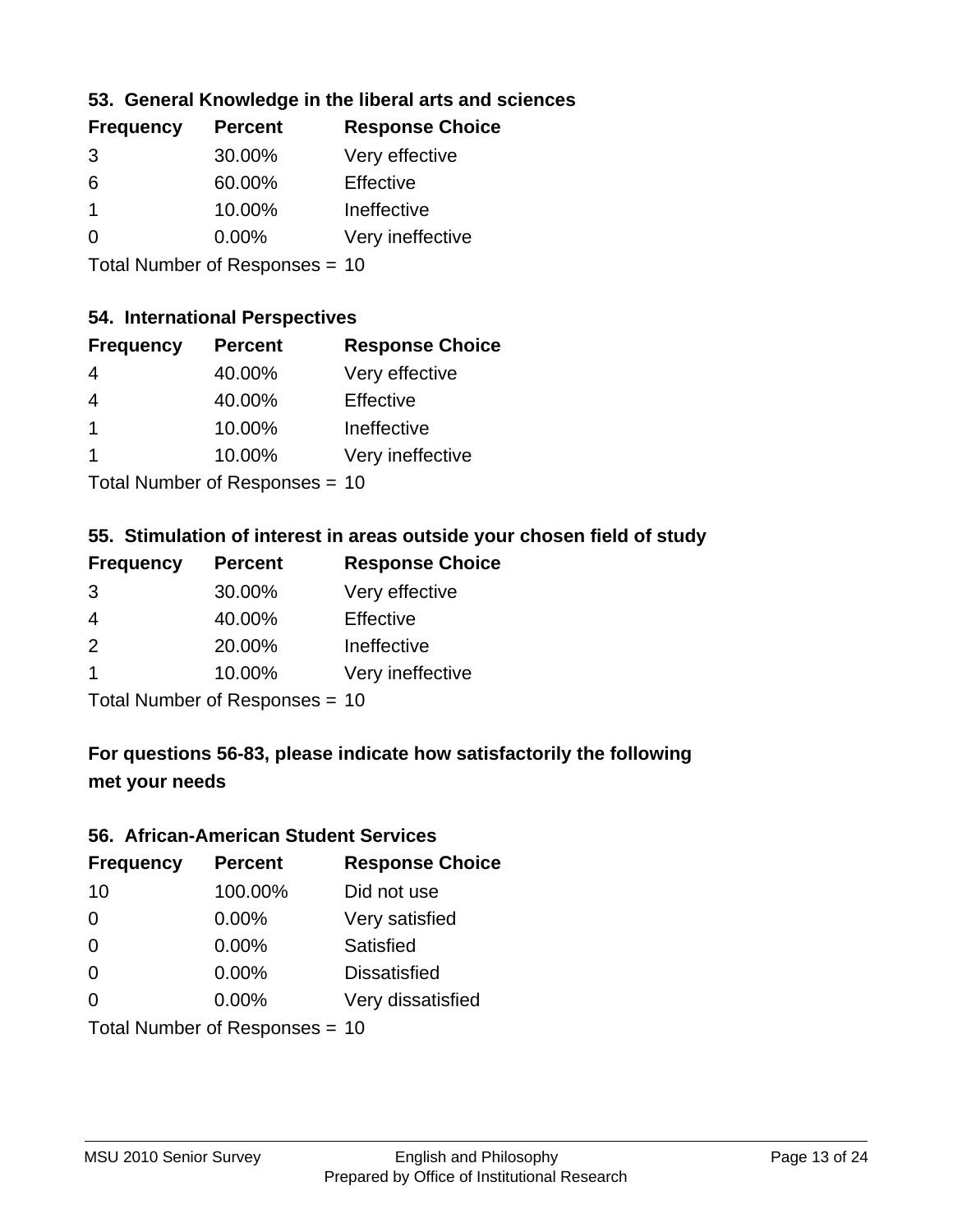### **57. Career Services Office**

| <b>Frequency</b> | <b>Percent</b> | <b>Response Choice</b> |
|------------------|----------------|------------------------|
| .5               | 50.00%         | Did not use            |
| 1                | 10.00%         | Very satisfied         |
| 3                | 30.00%         | Satisfied              |
| 1                | 10.00%         | <b>Dissatisfied</b>    |
|                  | $0.00\%$       | Very dissatisfied      |
|                  |                |                        |

Total Number of Responses = 10

### **58. Counseling and Testing Center**

| <b>Frequency</b>          | <b>Percent</b> | <b>Response Choice</b> |
|---------------------------|----------------|------------------------|
| -5                        | 50.00%         | Did not use            |
| 2                         | 20.00%         | Very satisfied         |
| 3                         | 30.00%         | Satisfied              |
| $\Omega$                  | 0.00%          | <b>Dissatisfied</b>    |
| ∩                         | 0.00%          | Very dissatisfied      |
| Total Number of Desponses |                |                        |

Total Number of Responses = 10

#### **59. Cultural programming and activities**

| <b>Frequency</b> | <b>Percent</b>                | <b>Response Choice</b> |
|------------------|-------------------------------|------------------------|
| 3                | 30.00%                        | Did not use            |
| 3                | 30.00%                        | Very satisfied         |
| $\overline{4}$   | 40.00%                        | Satisfied              |
| $\Omega$         | 0.00%                         | <b>Dissatisfied</b>    |
| $\Omega$         | $0.00\%$                      | Very dissatisfied      |
|                  | $Total Number of Doepopoog -$ |                        |

Total Number of Responses = 10

### **60. E-study courses**

| <b>Frequency</b> | <b>Percent</b>                 | <b>Response Choice</b> |
|------------------|--------------------------------|------------------------|
| -1               | 10.00%                         | Did not use            |
| 2                | 20.00%                         | Very satisfied         |
| 7                | 70.00%                         | Satisfied              |
| $\Omega$         | $0.00\%$                       | <b>Dissatisfied</b>    |
| $\Omega$         | $0.00\%$                       | Very dissatisfied      |
|                  | Total Number of Responses = 10 |                        |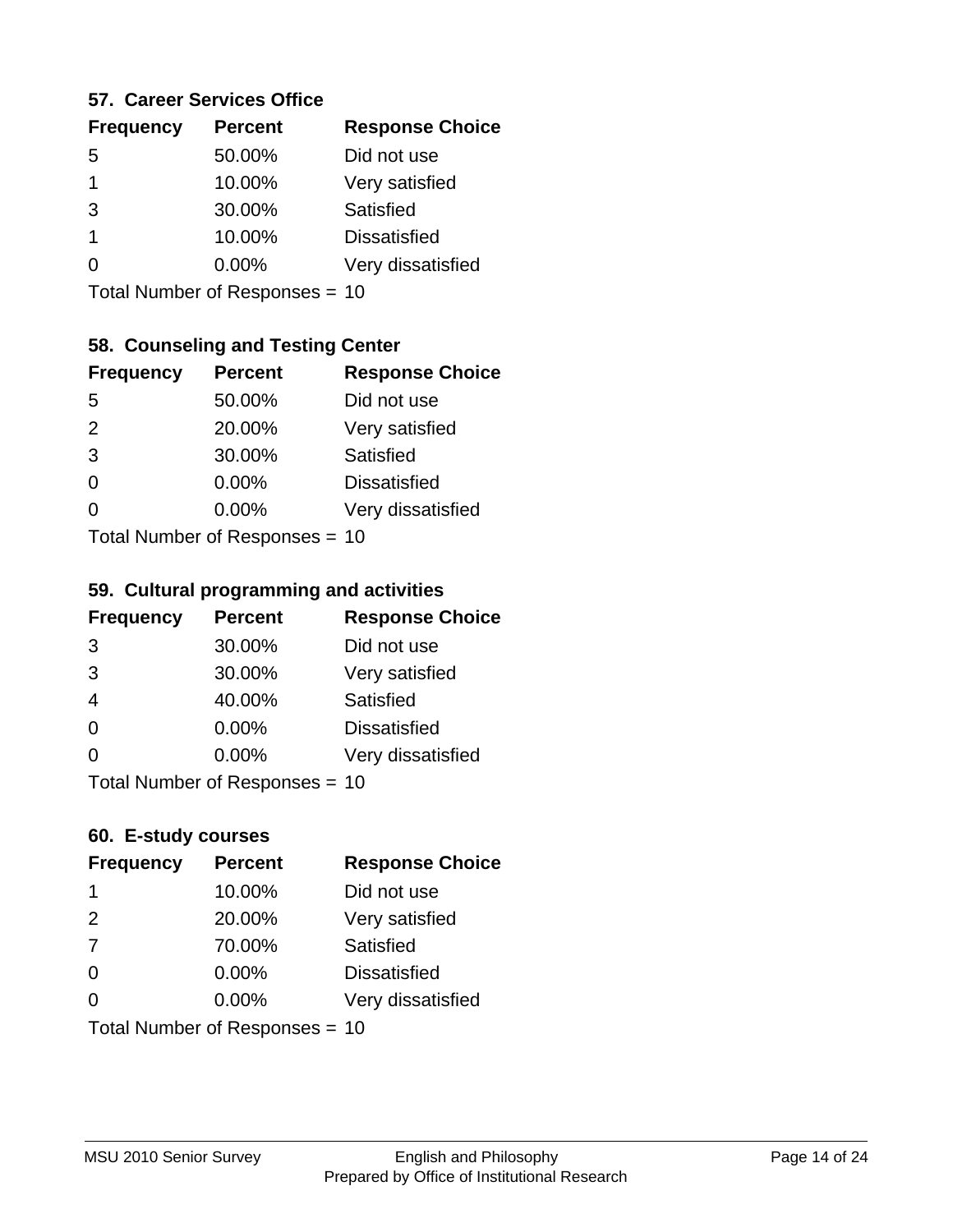#### **61. Food Services**

| <b>Frequency</b> | <b>Percent</b> | <b>Response Choice</b> |
|------------------|----------------|------------------------|
|                  | 10.00%         | Did not use            |
| $\Omega$         | $0.00\%$       | Very satisfied         |
| 2                | 20.00%         | Satisfied              |
| 4                | 40.00%         | <b>Dissatisfied</b>    |
| 3                | 30.00%         | Very dissatisfied      |
|                  |                |                        |

Total Number of Responses = 10

## **62. Greek life and activities**

| <b>Frequency</b> | <b>Percent</b>                 | <b>Response Choice</b> |
|------------------|--------------------------------|------------------------|
| 8                | 80.00%                         | Did not use            |
| 2                | 20.00%                         | Very satisfied         |
| $\Omega$         | 0.00%                          | <b>Satisfied</b>       |
| $\Omega$         | 0.00%                          | <b>Dissatisfied</b>    |
| 0                | $0.00\%$                       | Very dissatisfied      |
|                  | Total Number of Responses = 10 |                        |

**63. Health Services**

| <b>Frequency</b> | <b>Percent</b>             | <b>Response Choice</b> |
|------------------|----------------------------|------------------------|
| 3                | 30.00%                     | Did not use            |
| -1               | 10.00%                     | Very satisfied         |
| 3                | 30.00%                     | Satisfied              |
| 3                | 30.00%                     | <b>Dissatisfied</b>    |
| $\Omega$         | $0.00\%$                   | Very dissatisfied      |
|                  | Total Number of Desperance |                        |

Total Number of Responses = 10

## **64. Honor Societies/Departmental Clubs/Special Interest Organizations**

| <b>Frequency</b> | <b>Percent</b>                 | <b>Response Choice</b> |
|------------------|--------------------------------|------------------------|
| 2                | 20.00%                         | Did not use            |
| 3                | 30.00%                         | Very satisfied         |
| $\overline{4}$   | 40.00%                         | Satisfied              |
| $\overline{1}$   | 10.00%                         | <b>Dissatisfied</b>    |
| $\Omega$         | 0.00%                          | Very dissatisfied      |
|                  | Total Number of Responses = 10 |                        |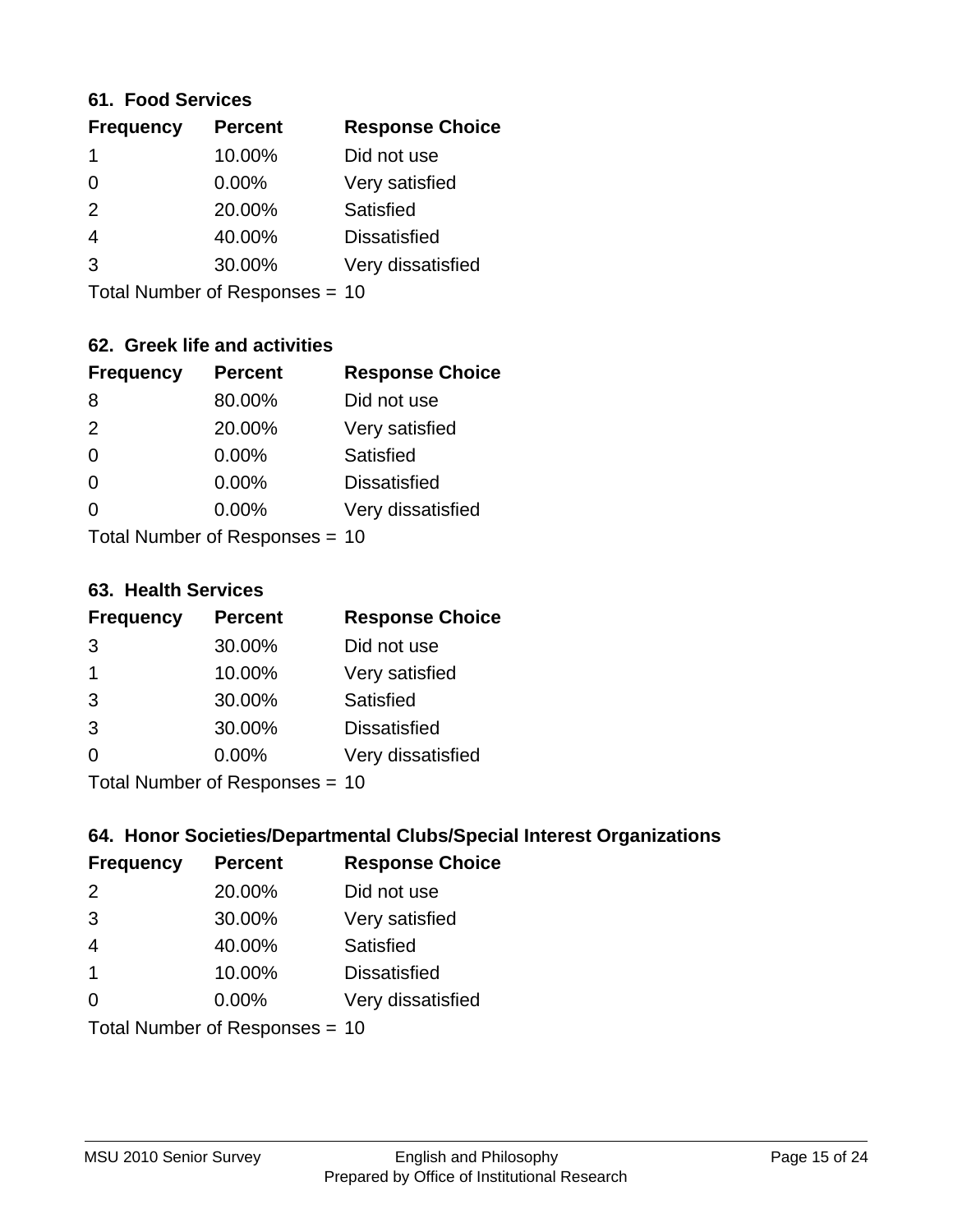### **65. International Programs and activities**

| <b>Frequency</b> | <b>Percent</b> | <b>Response Choice</b> |
|------------------|----------------|------------------------|
| 4                | 40.00%         | Did not use            |
| $\mathcal{P}$    | 20.00%         | Very satisfied         |
| 4                | 40.00%         | Satisfied              |
| ∩                | 0.00%          | <b>Dissatisfied</b>    |
|                  | $0.00\%$       | Very dissatisfied      |
|                  |                |                        |

Total Number of Responses = 10

## **66. International student support services**

| <b>Frequency</b> | <b>Percent</b>            | <b>Response Choice</b> |
|------------------|---------------------------|------------------------|
| -7               | 70.00%                    | Did not use            |
| $\Omega$         | 0.00%                     | Very satisfied         |
| 3                | 30.00%                    | <b>Satisfied</b>       |
| $\Omega$         | 0.00%                     | <b>Dissatisfied</b>    |
| ∩                | 0.00%                     | Very dissatisfied      |
|                  | Total Number of Desponses |                        |

Total Number of Responses = 10

#### **67. Intramural Sports and Recreation**

| <b>Frequency</b> | <b>Percent</b>                  | <b>Response Choice</b> |
|------------------|---------------------------------|------------------------|
| 6                | 60.00%                          | Did not use            |
| $\Omega$         | $0.00\%$                        | Very satisfied         |
| 2                | 20.00%                          | <b>Satisfied</b>       |
| 2                | 20.00%                          | <b>Dissatisfied</b>    |
| $\Omega$         | $0.00\%$                        | Very dissatisfied      |
|                  | $Total Number of Denonose = 10$ |                        |

Total Number of Responses = 10

## **68. Lowry Center/Community College**

| <b>Frequency</b> | <b>Percent</b>                 | <b>Response Choice</b> |
|------------------|--------------------------------|------------------------|
| 9                | 90.00%                         | Did not use            |
| 1                | 10.00%                         | Very satisfied         |
| $\Omega$         | 0.00%                          | Satisfied              |
| $\Omega$         | 0.00%                          | <b>Dissatisfied</b>    |
| 0                | $0.00\%$                       | Very dissatisfied      |
|                  | Total Number of Responses = 10 |                        |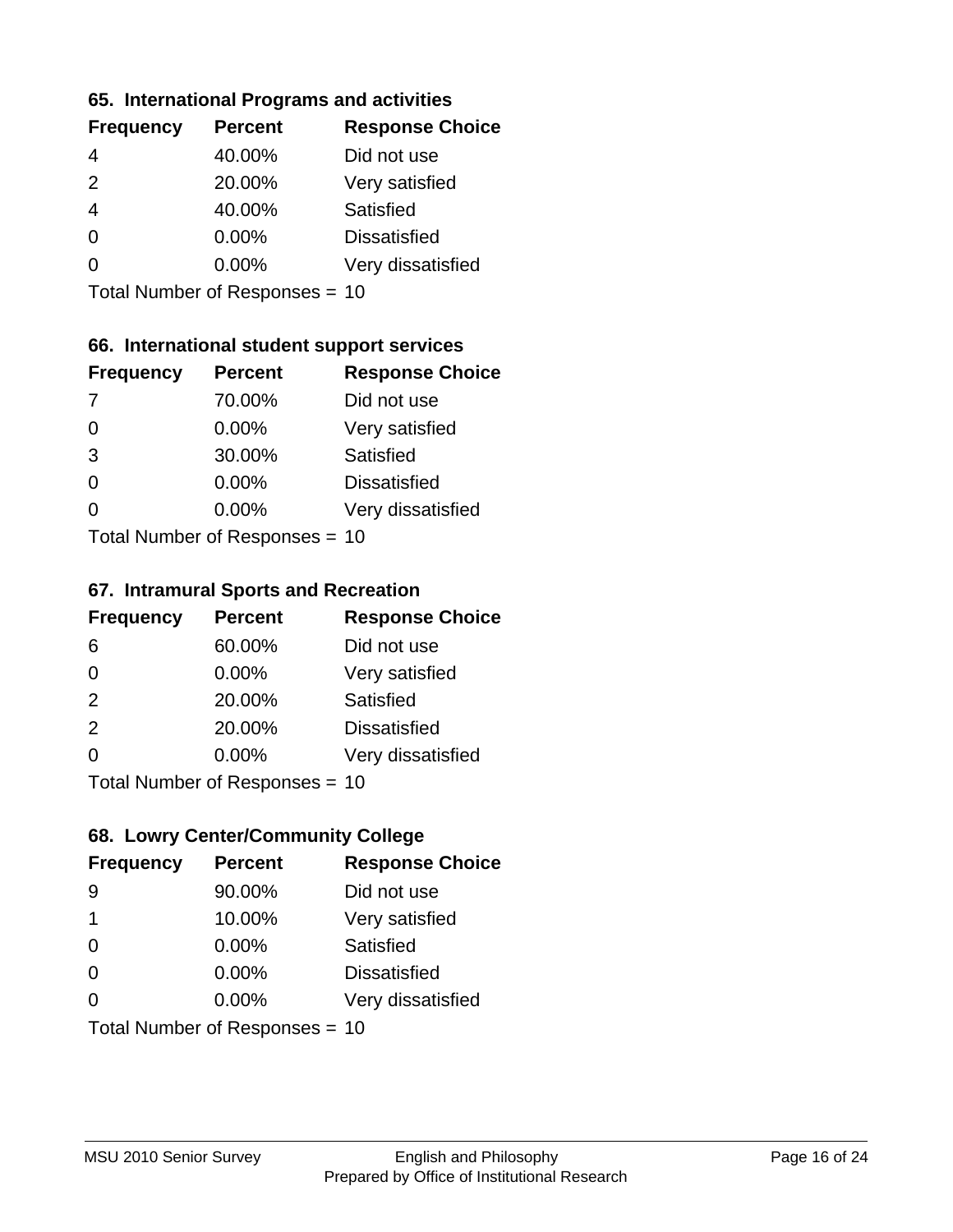## **69. Library**

| <b>Frequency</b> | <b>Percent</b> | <b>Response Choice</b> |
|------------------|----------------|------------------------|
|                  | 10.00%         | Did not use            |
| 1                | 10.00%         | Very satisfied         |
| 4                | 40.00%         | Satisfied              |
| $\overline{4}$   | 40.00%         | <b>Dissatisfied</b>    |
| 0                | $0.00\%$       | Very dissatisfied      |
|                  |                |                        |

Total Number of Responses = 10

## **70. MAP Report**

| <b>Frequency</b> | <b>Percent</b>                 | <b>Response Choice</b> |
|------------------|--------------------------------|------------------------|
|                  | 0.00%                          | Did not use            |
| $\overline{0}$   | 0.00%                          | Very satisfied         |
| 7                | 70.00%                         | Satisfied              |
| 3                | 30.00%                         | <b>Dissatisfied</b>    |
| 0                | $0.00\%$                       | Very dissatisfied      |
|                  | Total Number of Responses = 10 |                        |

#### **71. MSU Web site**

| <b>Frequency</b> | <b>Percent</b>                 | <b>Response Choice</b> |
|------------------|--------------------------------|------------------------|
| $\Omega$         | 0.00%                          | Did not use            |
| 3                | 30.00%                         | Very satisfied         |
| 7                | 70.00%                         | Satisfied              |
| $\Omega$         | 0.00%                          | <b>Dissatisfied</b>    |
| $\Omega$         | 0.00%                          | Very dissatisfied      |
|                  | Total Number of Responses = 10 |                        |

## **72. NCAA Sports**

| <b>Frequency</b> | <b>Percent</b>                 | <b>Response Choice</b> |
|------------------|--------------------------------|------------------------|
| 8                | 80.00%                         | Did not use            |
| $\Omega$         | 0.00%                          | Very satisfied         |
| 2                | 20.00%                         | Satisfied              |
| 0                | 0.00%                          | <b>Dissatisfied</b>    |
| $\Omega$         | 0.00%                          | Very dissatisfied      |
|                  | Total Number of Responses = 10 |                        |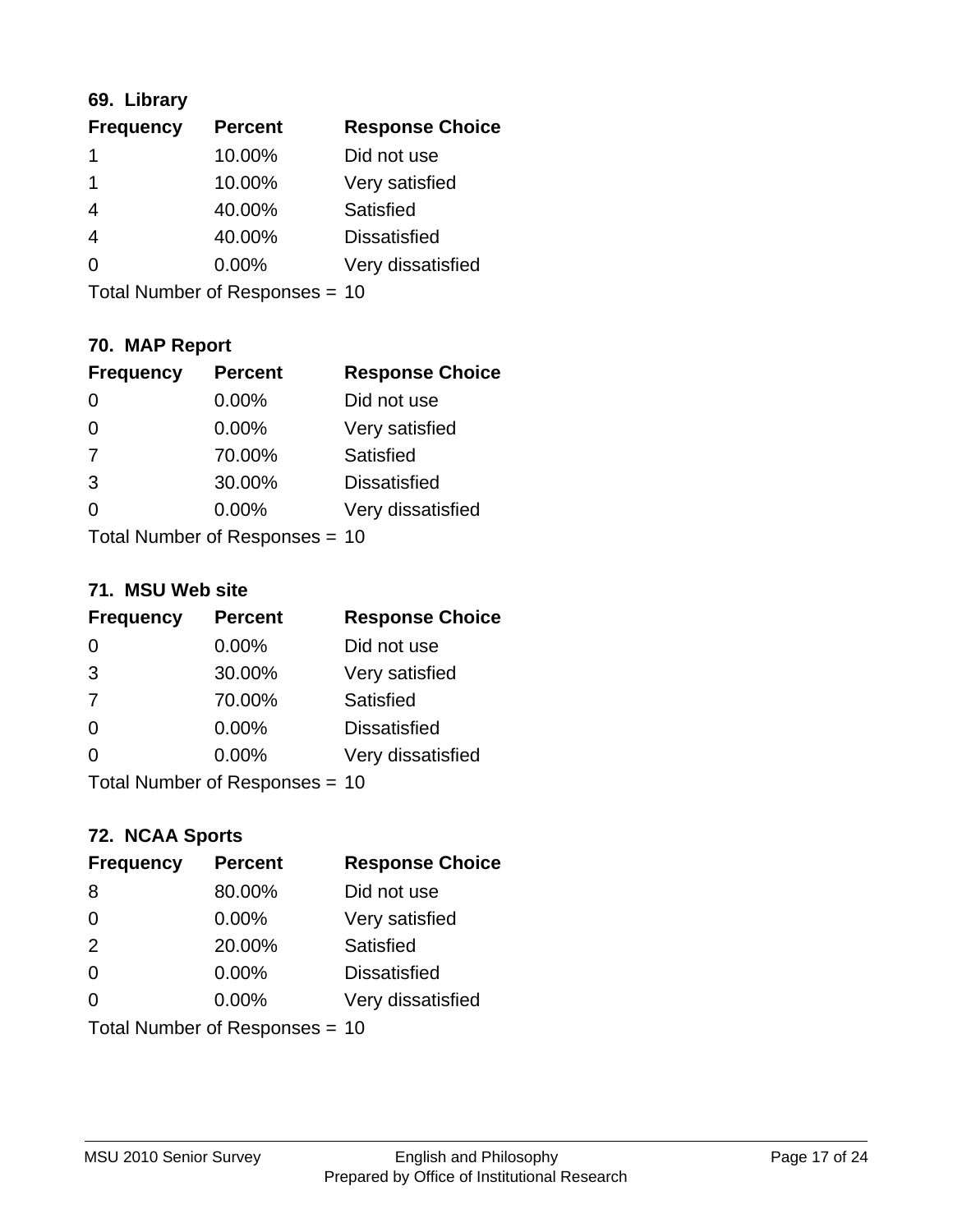### **73. Online courses that are not e-study**

| <b>Frequency</b> | <b>Percent</b> | <b>Response Choice</b> |
|------------------|----------------|------------------------|
|                  | 90.00%         | Did not use            |
|                  | $0.00\%$       | Very satisfied         |
| 1.               | 10.00%         | Satisfied              |
|                  | 0.00%          | <b>Dissatisfied</b>    |
|                  | $0.00\%$       | Very dissatisfied      |
|                  |                |                        |

Total Number of Responses = 10

## **74. Racer Touch Registration**

| <b>Frequency</b>          | <b>Percent</b> | <b>Response Choice</b> |
|---------------------------|----------------|------------------------|
| ∩                         | 0.00%          | Did not use            |
| 1                         | 10.00%         | Very satisfied         |
| 2                         | 20.00%         | <b>Satisfied</b>       |
| 3                         | 30.00%         | <b>Dissatisfied</b>    |
| 4                         | 40.00%         | Very dissatisfied      |
| Total Number of Desponses |                |                        |

Total Number of Responses = 10

### **75. Residential College programming and activities**

| <b>Frequency</b> | <b>Percent</b>            | <b>Response Choice</b> |
|------------------|---------------------------|------------------------|
| 3                | 30.00%                    | Did not use            |
| 2                | 20.00%                    | Very satisfied         |
| $\overline{4}$   | 40.00%                    | Satisfied              |
| -1               | 10.00%                    | <b>Dissatisfied</b>    |
| $\Omega$         | 0.00%                     | Very dissatisfied      |
|                  | Total Number of Desponses |                        |

Total Number of Responses = 10

### **76. Scholarships/grants/student employment**

| <b>Frequency</b> | <b>Percent</b>                 | <b>Response Choice</b> |
|------------------|--------------------------------|------------------------|
| $\Omega$         | 0.00%                          | Did not use            |
| $\overline{1}$   | 10.00%                         | Very satisfied         |
| 6                | 60.00%                         | Satisfied              |
| 3                | 30.00%                         | <b>Dissatisfied</b>    |
| $\Omega$         | $0.00\%$                       | Very dissatisfied      |
|                  | Total Number of Responses = 10 |                        |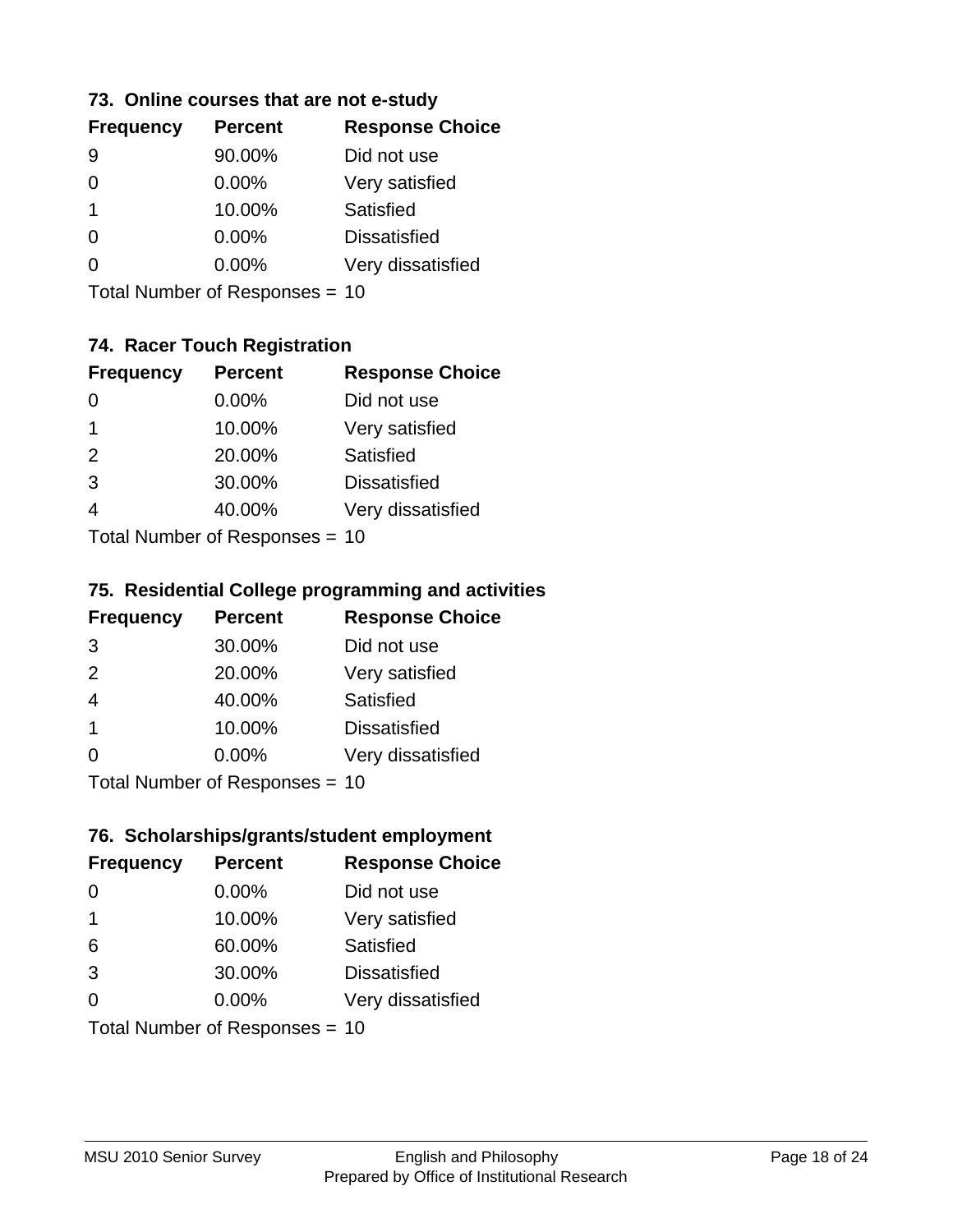### **77. Security Services**

| <b>Frequency</b> | <b>Percent</b> | <b>Response Choice</b> |
|------------------|----------------|------------------------|
| .5               | 50.00%         | Did not use            |
| 0                | $0.00\%$       | Very satisfied         |
| 3                | 30.00%         | Satisfied              |
| $\mathcal{P}$    | 20.00%         | <b>Dissatisfied</b>    |
|                  | $0.00\%$       | Very dissatisfied      |
|                  |                |                        |

Total Number of Responses = 10

## **78. Services for non-traditional students**

| <b>Frequency</b>          | <b>Percent</b> | <b>Response Choice</b> |
|---------------------------|----------------|------------------------|
| 9                         | 90.00%         | Did not use            |
| 1                         | 10.00%         | Very satisfied         |
| $\Omega$                  | $0.00\%$       | Satisfied              |
| $\Omega$                  | 0.00%          | <b>Dissatisfied</b>    |
| 0                         | 0.00%          | Very dissatisfied      |
| Total Number of Desponses |                |                        |

Total Number of Responses = 10

## **79. Student Support Services (Trio)**

| <b>Frequency</b> | <b>Percent</b>                  | <b>Response Choice</b> |
|------------------|---------------------------------|------------------------|
| 10               | 100.00%                         | Did not use            |
| $\Omega$         | 0.00%                           | Very satisfied         |
| $\Omega$         | 0.00%                           | Satisfied              |
| $\Omega$         | 0.00%                           | <b>Dissatisfied</b>    |
| $\Omega$         | 0.00%                           | Very dissatisfied      |
|                  | $Total Number of Denonose = 10$ |                        |

Total Number of Responses = 10

## **80. Student PIN System**

| <b>Frequency</b> | <b>Percent</b>                 | <b>Response Choice</b> |
|------------------|--------------------------------|------------------------|
| 0                | 0.00%                          | Did not use            |
| 2                | 20.00%                         | Very satisfied         |
| $\overline{4}$   | 40.00%                         | Satisfied              |
| $\overline{4}$   | 40.00%                         | <b>Dissatisfied</b>    |
| $\Omega$         | $0.00\%$                       | Very dissatisfied      |
|                  | Total Number of Responses = 10 |                        |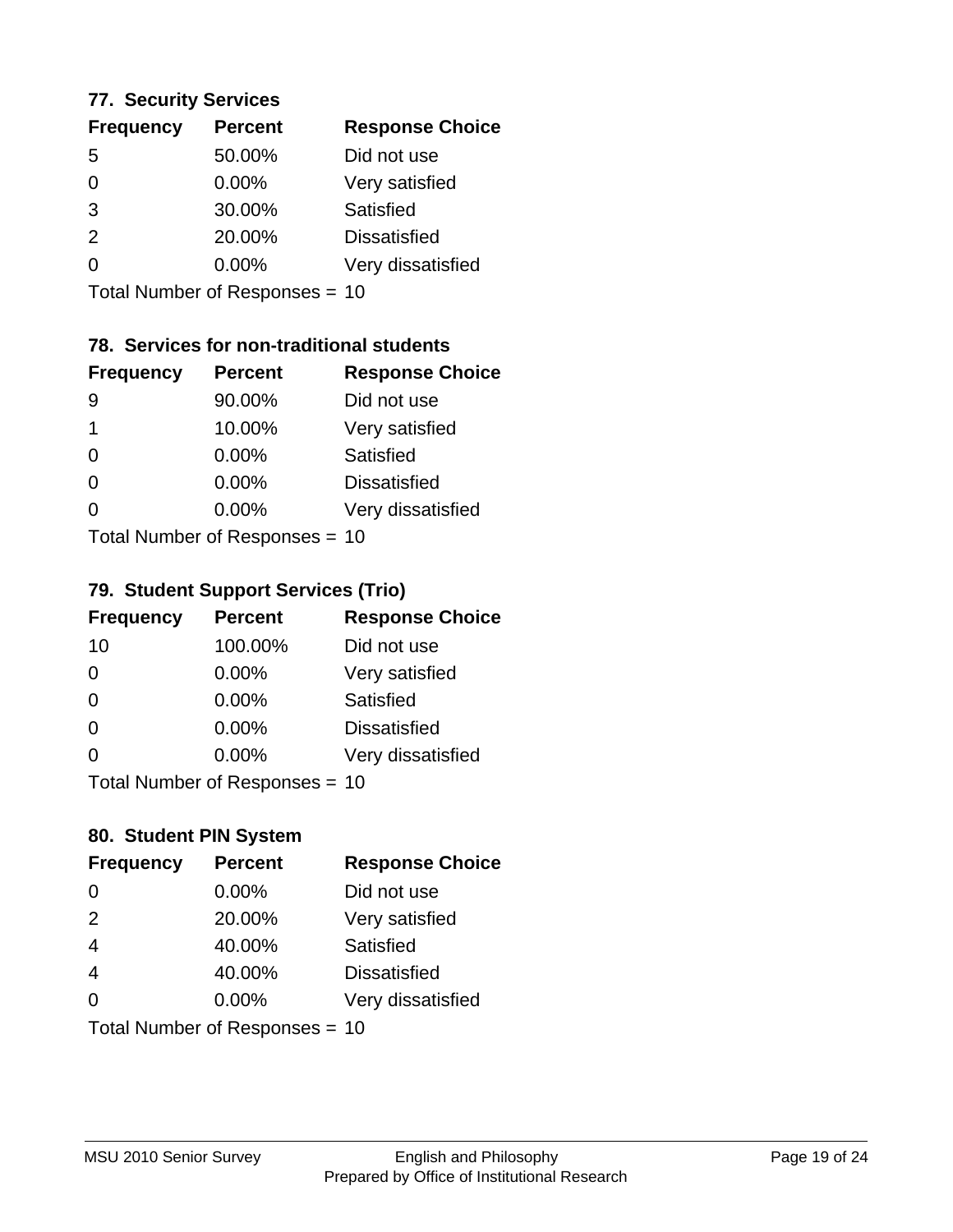## **81. Student Records/Transcript Services**

| <b>Frequency</b> | <b>Percent</b> | <b>Response Choice</b> |
|------------------|----------------|------------------------|
|                  | 10.00%         | Did not use            |
|                  | 10.00%         | Very satisfied         |
| 6                | 60.00%         | Satisfied              |
| $\mathcal{P}$    | 20.00%         | <b>Dissatisfied</b>    |
| ∩                | $0.00\%$       | Very dissatisfied      |

Total Number of Responses = 10

## **82. Computer and Internet access for study and research needs**

| <b>Frequency</b> | <b>Percent</b>            | <b>Response Choice</b> |
|------------------|---------------------------|------------------------|
| 0                | 0.00%                     | Did not use            |
| 2                | 20.00%                    | Very satisfied         |
| -7               | 70.00%                    | <b>Satisfied</b>       |
| 1                | 10.00%                    | <b>Dissatisfied</b>    |
| ∩                | 0.00%                     | Very dissatisfied      |
|                  | Total Number of Desponses |                        |

Total Number of Responses = 10

### **83. Women's Center**

| <b>Frequency</b> | <b>Percent</b>            | <b>Response Choice</b> |
|------------------|---------------------------|------------------------|
| 8                | 80.00%                    | Did not use            |
| $\mathcal{P}$    | 20.00%                    | Very satisfied         |
| $\Omega$         | 0.00%                     | Satisfied              |
| $\Omega$         | 0.00%                     | <b>Dissatisfied</b>    |
| ∩                | $0.00\%$                  | Very dissatisfied      |
|                  | Total Number of Deepersee |                        |

Total Number of Responses = 10

## **84. To what extent did you participate in Residential College activities?**

| <b>Frequency</b> | <b>Percent</b>             | <b>Response Choice</b> |
|------------------|----------------------------|------------------------|
| 3                | 30.00%                     | Did not participate    |
| $\mathcal{P}$    | 20.00%                     | Frequently             |
| 3                | 30.00%                     | Occasionally           |
| $\mathcal{P}$    | 20.00%                     | Seldom                 |
|                  | Total Number of Desperance |                        |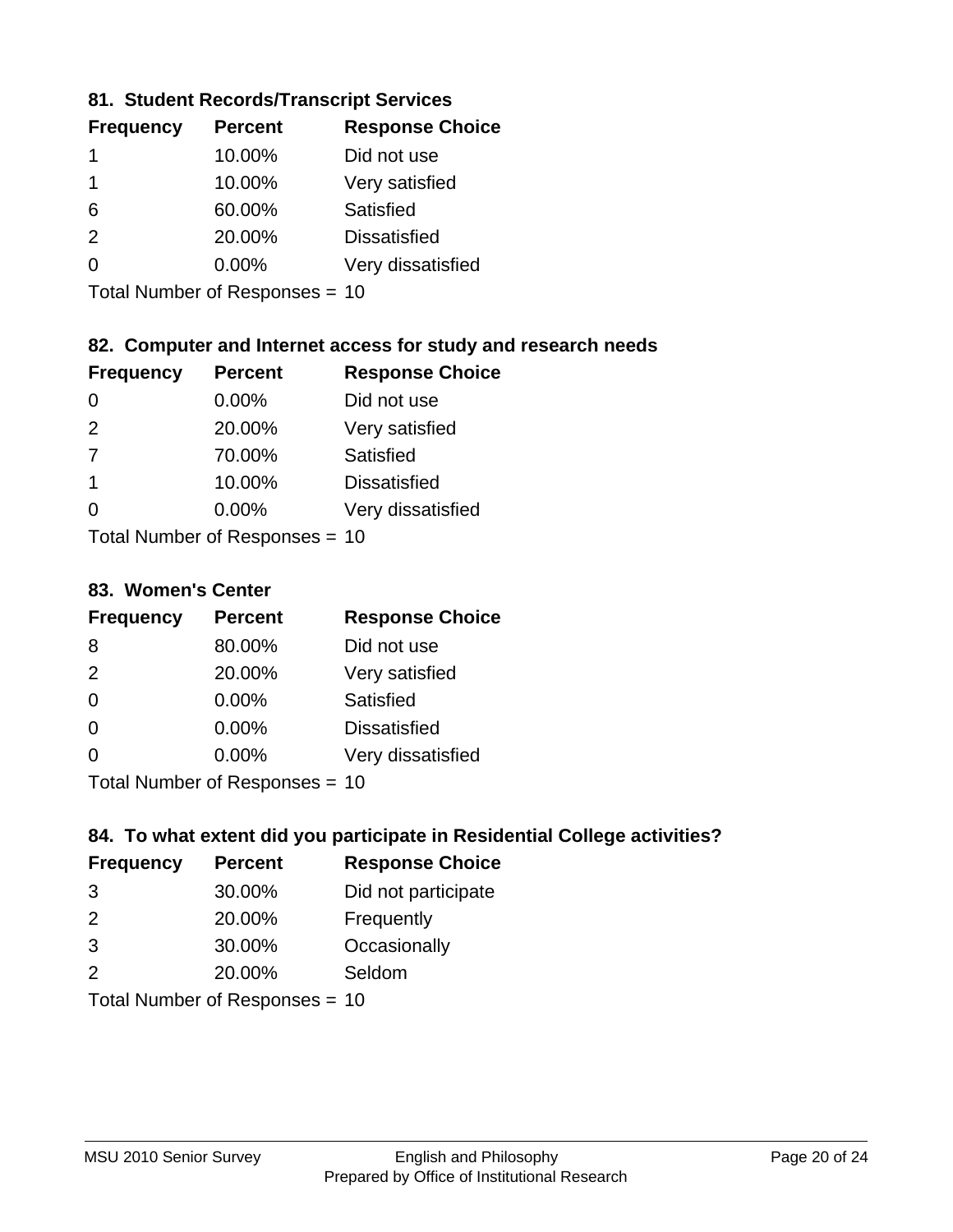| <b>Frequency</b> | <b>Percent</b> | <b>Response Choice</b>                 |
|------------------|----------------|----------------------------------------|
|                  | 10.00%         | Not familiar with Residential Colleges |
| $\overline{2}$   | 20.00%         | Very positive                          |
| 3                | 30.00%         | <b>Positive</b>                        |
| -4               | 40.00%         | <b>Negative</b>                        |
| -0               | $0.00\%$       | Very negative                          |
|                  |                |                                        |

### **85. Which phrase best describes your opinion of Residential Colleges?**

Total Number of Responses = 10

#### **Questions 86-95**

**University Graduate." Please indicate how effective your MSU experience was in The University has formulated ten desired "Characteristics of the Murray State enhancing your abilities in each area.**

**86. Engage in mature, independent and creative thought and express that thought effectively in oral and written communication;**

| <b>Percent</b> | <b>Response Choice</b> |
|----------------|------------------------|
| 40.00%         | Very effective         |
| 50.00%         | Effective              |
| 10.00%         | Ineffective            |
| $0.00\%$       | Very ineffective       |
|                |                        |

Total Number of Responses = 10

**87. Understand and apply the critical and scientific methodologies that** 

**academic disciplines employ to discover knowledge and ascertain its validity;**

| <b>Frequency</b> | <b>Percent</b>                                                                                                                                                                                                                 | <b>Response Choice</b> |
|------------------|--------------------------------------------------------------------------------------------------------------------------------------------------------------------------------------------------------------------------------|------------------------|
| 3                | 30.00%                                                                                                                                                                                                                         | Very effective         |
| 4                | 40.00%                                                                                                                                                                                                                         | Effective              |
| 3                | 30.00%                                                                                                                                                                                                                         | Ineffective            |
| $\Omega$         | 0.00%                                                                                                                                                                                                                          | Very ineffective       |
|                  | The INDIAN Contract Contract in the Contract of The Contract of The Contract of The Contract of The Contract of The Contract of The Contract of The Contract of The Contract of The Contract of The Contract of The Contract o |                        |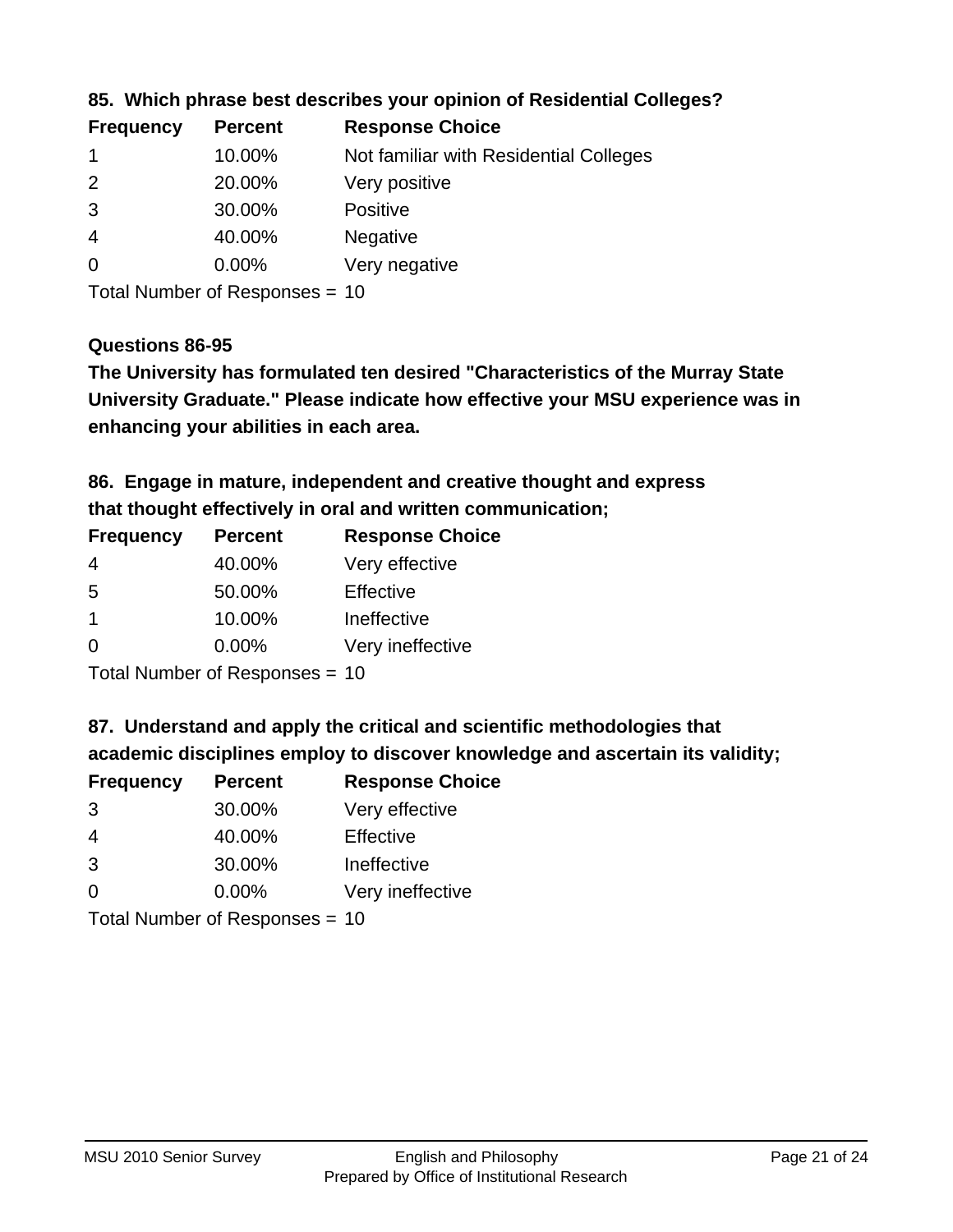### **88. Apply sound standards of information gathering, analysis and evaluation to reach logical decisions;**

| <b>Frequency</b> | <b>Percent</b> | <b>Response Choice</b> |
|------------------|----------------|------------------------|
| 3                | 30.00%         | Very effective         |
| $\overline{4}$   | 40.00%         | Effective              |
| 3                | 30.00%         | Ineffective            |
| $\Omega$         | 0.00%          | Very ineffective       |
|                  |                |                        |

Total Number of Responses = 10

## **89. Understand the roles and applications of science and technology in the solution of the problems of a changing world;**

| <b>Frequency</b> | <b>Percent</b>             | <b>Response Choice</b> |
|------------------|----------------------------|------------------------|
| 2                | 20.00%                     | Very effective         |
| 5                | 50.00%                     | Effective              |
| 3                | 30.00%                     | Ineffective            |
| $\Omega$         | 0.00%                      | Very ineffective       |
|                  | Tatal Number of Desperance |                        |

Total Number of Responses = 10

# **90. Demonstrate a critical understanding of the world's historical, literary, philosophical, and artistic traditions;**

| <b>Frequency</b> | <b>Percent</b> | <b>Response Choice</b> |
|------------------|----------------|------------------------|
| 4                | 40.00%         | Very effective         |
| $\overline{4}$   | 40.00%         | Effective              |
| 2                | 20.00%         | Ineffective            |
| $\Omega$         | 0.00%          | Very ineffective       |
|                  |                |                        |

Total Number of Responses = 10

# **91. Understand the dynamics of cultural diversity, of competing economic and political systems, and of complex moral and ethical issues;**

| <b>Frequency</b>               | <b>Percent</b> | <b>Response Choice</b> |
|--------------------------------|----------------|------------------------|
| 3                              | 30.00%         | Very effective         |
| 6                              | 60.00%         | Effective              |
| $\mathbf 1$                    | 10.00%         | Ineffective            |
| $\Omega$                       | 0.00%          | Very ineffective       |
| Total Number of Responses = 10 |                |                        |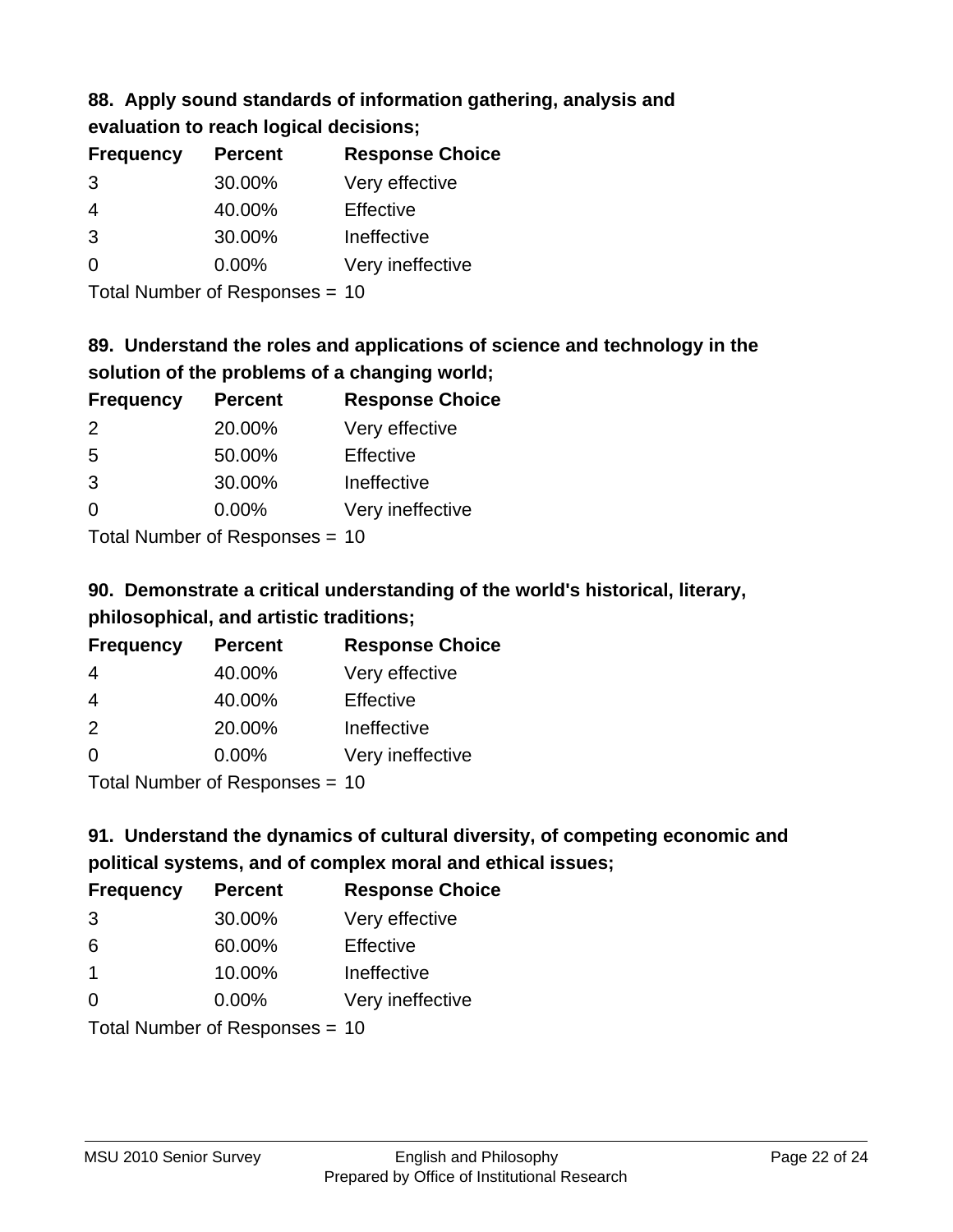## **92. Understand the nature of and engage in ethical behavior and**

## **responsible citizenship;**

| <b>Frequency</b> | <b>Percent</b> | <b>Response Choice</b> |
|------------------|----------------|------------------------|
|                  | 40.00%         | Very effective         |
| 5                | 50.00%         | Effective              |
| 1                | 10.00%         | Ineffective            |
|                  | $0.00\%$       | Very ineffective       |
|                  |                |                        |

Total Number of Responses = 10

# **93. Understand the importance of the behaviors necessary to maintain a healthy lifestyle;**

| <b>Frequency</b>           | <b>Percent</b> | <b>Response Choice</b> |
|----------------------------|----------------|------------------------|
| $\mathcal{P}$              | 20.00%         | Very effective         |
| 5                          | 50.00%         | Effective              |
| 3                          | 30.00%         | Ineffective            |
| $\Omega$                   | 0.00%          | Very ineffective       |
| Tatal Number of Desperance |                |                        |

Total Number of Responses = 10

## **94. Demonstrate mastery of a chosen field of study; and**

| <b>Frequency</b> | <b>Percent</b> | <b>Response Choice</b> |
|------------------|----------------|------------------------|
| 3                | 30.00%         | Very effective         |
| 5                | 50.00%         | Effective              |
| $\mathcal{P}$    | 20.00%         | Ineffective            |
| $\Omega$         | 0.00%          | Very ineffective       |
|                  |                |                        |

Total Number of Responses = 10

## **95. Value intellectual pursuit and continuous learning in a changing world.**

| <b>Frequency</b>           | <b>Percent</b> | <b>Response Choice</b> |
|----------------------------|----------------|------------------------|
| 5                          | 50.00%         | Very effective         |
| 4                          | 40.00%         | Effective              |
| $\mathbf 1$                | 10.00%         | Ineffective            |
| $\Omega$                   | 0.00%          | Very ineffective       |
| Tatal Number of Desperance |                |                        |